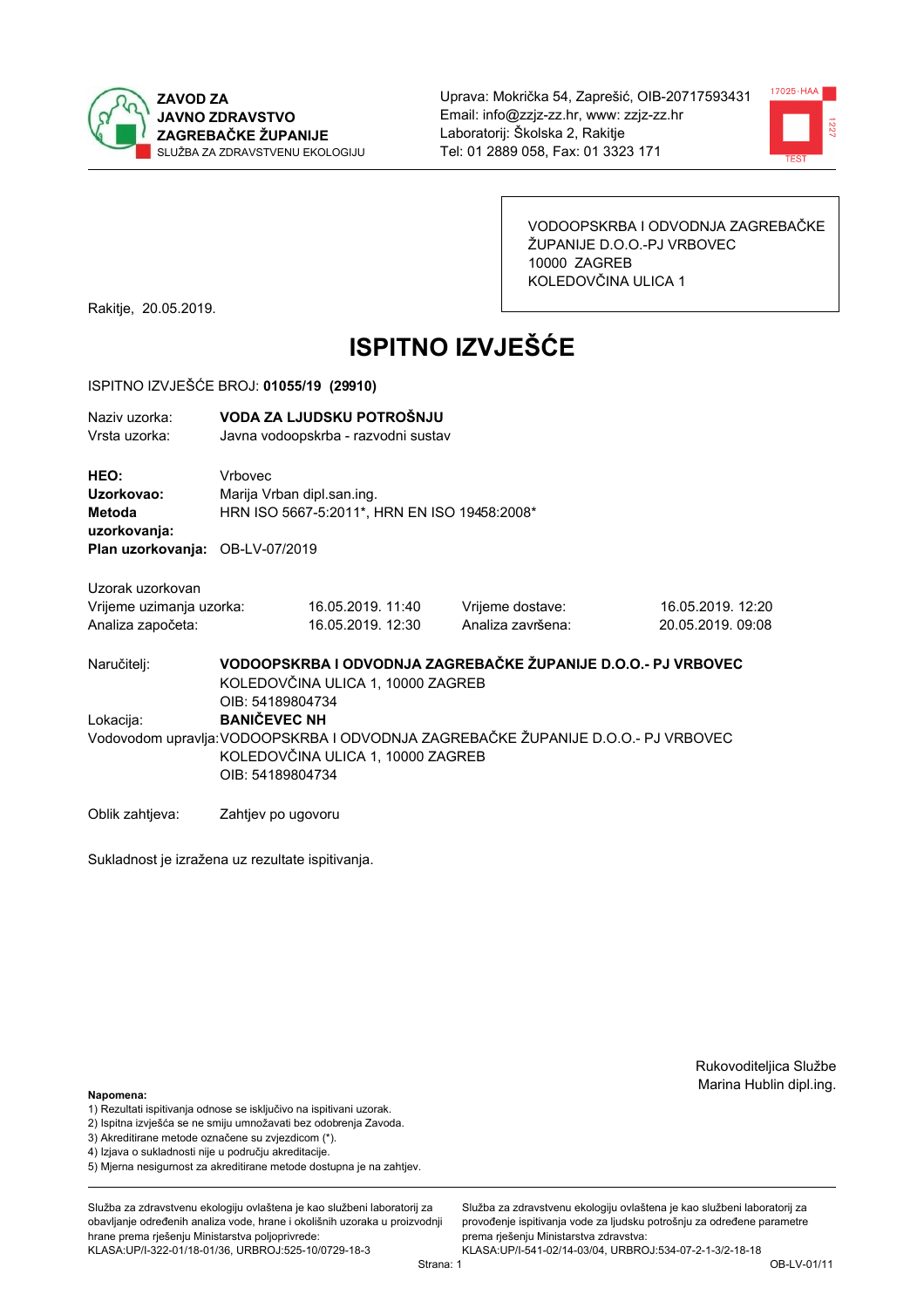## **REZULTATI ISPITIVANJA:**

Ispitno izviešće rezultat je elektroničke obrade podataka te je punovažeće bez žiga i potpisa

| Pokazatelj                | <b>Metoda</b>                           | <b>MJ</b>               | <b>Rezultatt</b> | <b>MDK**</b>  | <b>Sukladno</b> |
|---------------------------|-----------------------------------------|-------------------------|------------------|---------------|-----------------|
| Temperatura               | Standard Methods 21st Ed.<br>2005.2550B | $^{\circ}$ C            | 13,5             | 25            | DA              |
| Slobodni rezidualni klor  | HRN EN ISO 7393-2:2018                  | mg/L $Cl2$              | 0,06             | 0,5           | DA              |
| Boja                      | HRN EN ISO 7887:2012                    | mg/L Pt/Co skale        | < 5              | 20            | DA              |
| Mutnoća                   | HRN EN ISO 7027-1:2016*                 | NTU jedinica            | 0,24             | 4             | DA              |
| <b>Miris</b>              | HRN EN 1622:2008                        |                         | bez              | bez           | DA              |
| Okus                      | HRN EN 1622:2008                        |                         | bez              | bez           | DA              |
| pH                        | HRN EN ISO 10523:2012*                  | pH jedinica             | 7,4              | $6, 5 - 9, 5$ | DA              |
| Temp.pri određivanju pH   |                                         | $^{\circ}$ C            | 15,0             |               |                 |
| Elektrovodljivost         | HRN EN 27888:2008*                      | µScm-1 pri 20°C         | 429              | 2.500         | DA              |
| Utrošak KMnO <sub>4</sub> | HRN EN ISO 8467:2001                    | mg/L $O2$               | 0,7              | 5             | DA              |
| Kloridi                   | HRN EN ISO 10304-1:2009*                | mg/L CI                 | 11               | 250           | DA              |
| Nitriti                   | HRN EN ISO 10304-1:2009*                | mg/L $(NO2)$            | < 0.050          | 0,5           | DA              |
| Nitrati                   | HRN EN ISO 10304-1:2009*                | mg/L (NO <sub>3</sub> ) | 4,4              | 50            | DA              |
| Amonij                    | HRN ISO 7150-1:1998*                    | mg/L (NH                | < 0,05           | 0,5           | DA              |

trezultat izražen kao manje od (<) odnosi se na granicu kvantifikacije

\*\*maksimalno dozvoljena koncentracija

#### Izjava o sukladnosti

Prema ispitanim parametrima uzorak vode JE SUKLADAN zahtievima članka 5. Zakona o vodi za ljudsku potrošnju (NN 56/2013, 64/2015, 104/2017, 115/2018) i priloga I Pravilnika o parametrima sukladnosti, metodama analize, monitoringu i planovima sigurnosti vode za ljudsku potrošnju te načinu vođenja registra pravnih osoba koje obavljaju djelatnost javne vodoopskrbe (NN 125/2017).

> Zamjena voditelja Odsjeka Marina Hublin dipl.ing.

## Odsjek za mikrobiološka ispitivanja voda

## **REZULTATI ISPITIVANJA:**

Ispitno izvješće rezultat je elektroničke obrade podataka te je punovažeće bez žiga i potpisa

| Pokazatelj             | <b>Metoda</b>           | <b>MJ</b>   | <b>Rezultat</b> | $MDK**$ | <b>Sukladno</b> |
|------------------------|-------------------------|-------------|-----------------|---------|-----------------|
| Ukupni koliformi       | HRN EN ISO 9308-1:2014* | broj/100 mL |                 | 0       | DA              |
| Escherichia coli       | HRN EN ISO 9308-1:2014* | broj/100 mL |                 | 0       | DA              |
| Enterokoki             | HRN EN ISO 7899-2:2000* | broj/100 mL |                 | 0       | DA              |
| Pseudomonas aeruginosa | HRN EN ISO 16266:2008*  | broj/100 mL | < 1             | 0       | DA              |
| Aerobne bakt -36 C/48h | HRN EN ISO 6222:2000*   | broj/1 mL   |                 | 100     | DA              |
| Aerobne bakt -22°C/72h | HRN EN ISO 6222:2000*   | broj/1 mL   | 18              | 100     | DA              |

\*\*maksimalno dozvoljena koncentracija

#### Izjava o sukladnosti

Prema ispitanim parametrima uzorak vode JE SUKLADAN zahtjevima članka 5. Zakona o vodi za ljudsku potrošnju (NN 56/2013, 64/2015, 104/2017, 115/2018) i priloga I Pravilnika o parametrima sukladnosti, metodama analize, monitoringu i planovima sigurnosti vode za ljudsku potrošnju te načinu vođenja registra pravnih osoba koje obavljaju djelatnost javne vodoopskrbe (NN 125/2017).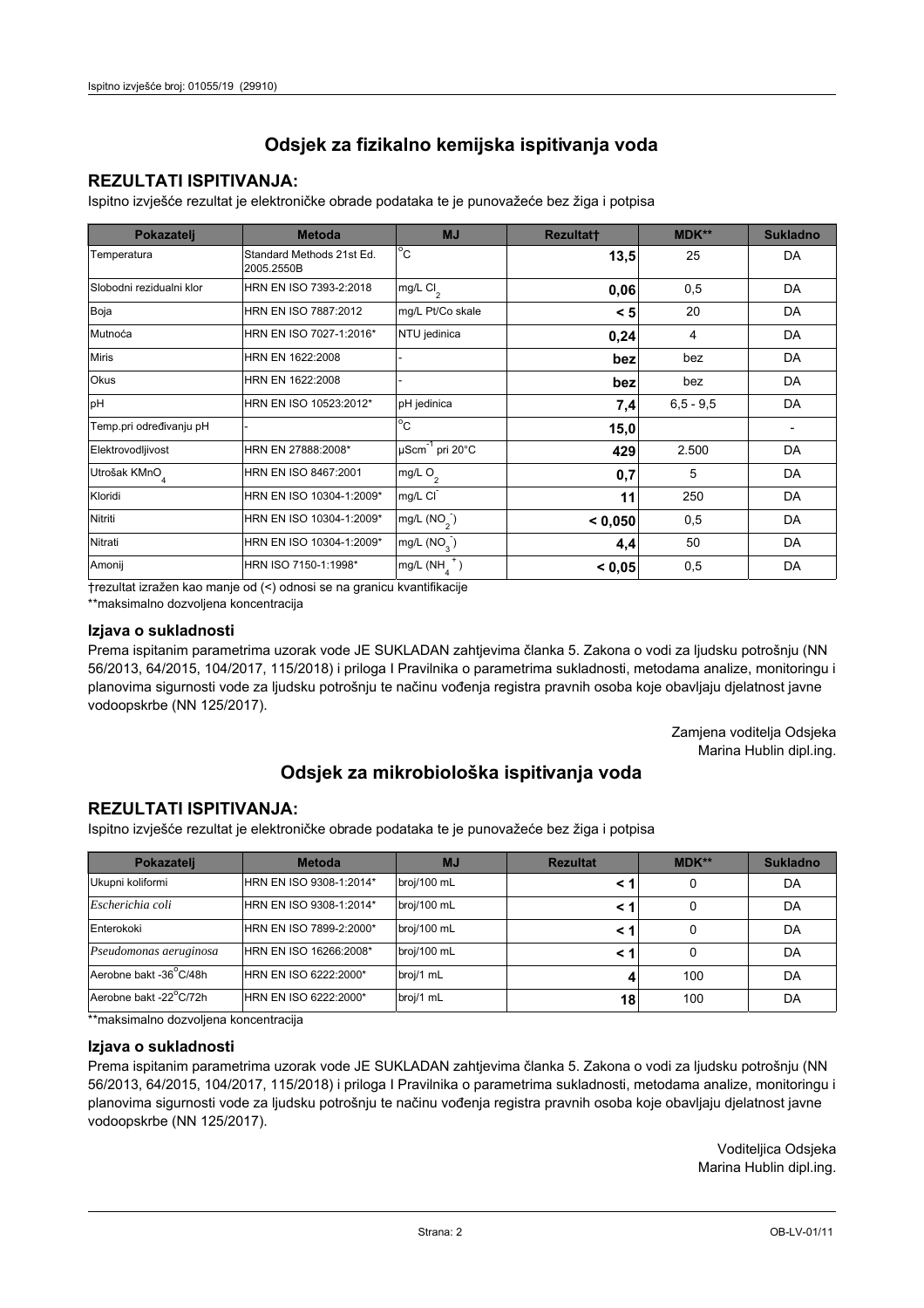



VODOOPSKRBA I ODVODNJA ZAGREBAČKE ŽUPANIJE D.O.O.-PJ VRBOVEC 10000 ZAGREB KOLEDOVČINA ULICA 1

Rakitje, 20.05.2019.

# **ISPITNO IZVJEŠĆE**

#### ISPITNO IZVJEŠĆE BROJ: 01054/19 (29909)

| Naziv uzorka:<br>Vrsta uzorka:               |                                                                                                                                            | VODA ZA LJUDSKU POTROŠNJU<br>Javna vodoopskrba - razvodni sustav                                   |                   |                   |  |  |
|----------------------------------------------|--------------------------------------------------------------------------------------------------------------------------------------------|----------------------------------------------------------------------------------------------------|-------------------|-------------------|--|--|
| HEO:<br>Uzorkovao:<br>Metoda<br>uzorkovanja: | Vrbovec                                                                                                                                    | Marija Vrban dipl.san.ing.<br>HRN ISO 5667-5:2011*, HRN EN ISO 19458:2008*                         |                   |                   |  |  |
| Plan uzorkovanja: OB-LV-07/2019              |                                                                                                                                            |                                                                                                    |                   |                   |  |  |
| Uzorak uzorkovan                             |                                                                                                                                            |                                                                                                    |                   |                   |  |  |
| Vrijeme uzimanja uzorka:                     |                                                                                                                                            | 16.05.2019. 11:15                                                                                  | Vrijeme dostave:  | 16.05.2019. 12:20 |  |  |
| Analiza započeta:                            |                                                                                                                                            | 16.05.2019. 12:29                                                                                  | Analiza završena: | 20.05.2019, 09:08 |  |  |
| Naručitelj:                                  | OIB: 54189804734                                                                                                                           | VODOOPSKRBA I ODVODNJA ZAGREBAČKE ŽUPANIJE D.O.O.- PJ VRBOVEC<br>KOLEDOVČINA ULICA 1, 10000 ZAGREB |                   |                   |  |  |
| Lokacija:                                    |                                                                                                                                            | VRBOVEC, UL. ŽUPANA JUNKA NH                                                                       |                   |                   |  |  |
|                                              | Vodovodom upravlja: VODOOPSKRBA I ODVODNJA ZAGREBAČKE ŽUPANIJE D.O.O.- PJ VRBOVEC<br>KOLEDOVČINA ULICA 1, 10000 ZAGREB<br>OIB: 54189804734 |                                                                                                    |                   |                   |  |  |
| Oblik zahtjeva:                              | Zahtjev po ugovoru                                                                                                                         |                                                                                                    |                   |                   |  |  |

Sukladnost je izražena uz rezultate ispitivanja.

Rukovoditeljica Službe Marina Hublin dipl.ing.

#### Napomena:

- 1) Rezultati ispitivanja odnose se isključivo na ispitivani uzorak.
- 2) Ispitna izvješća se ne smiju umnožavati bez odobrenja Zavoda.
- 3) Akreditirane metode označene su zvjezdicom (\*).
- 4) Iziava o sukladnosti nije u području akreditacije.
- 5) Mjerna nesigurnost za akreditirane metode dostupna je na zahtjev.

Služba za zdravstvenu ekologiju ovlaštena je kao službeni laboratorij za obavlianie određenih analiza vode, hrane i okolišnih uzoraka u proizvodniji hrane prema rješenju Ministarstva poljoprivrede: KLASA:UP/I-322-01/18-01/36, URBROJ:525-10/0729-18-3

Služba za zdravstvenu ekologiju ovlaštena je kao službeni laboratorij za provođenie ispitivania vode za liudsku potrošniu za određene parametre prema rješenju Ministarstva zdravstva: KLASA:UP/I-541-02/14-03/04, URBROJ:534-07-2-1-3/2-18-18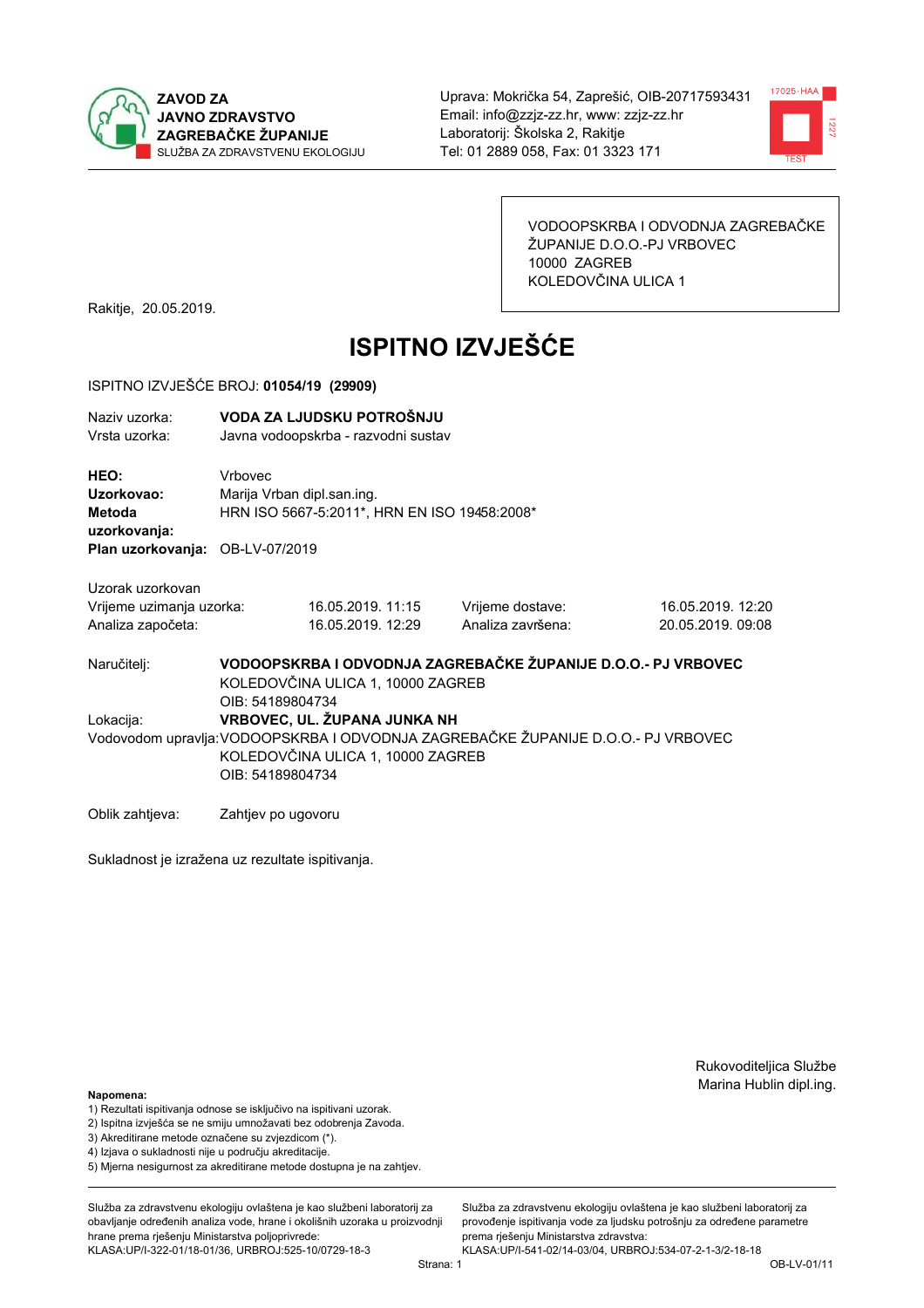## **REZULTATI ISPITIVANJA:**

Ispitno izviešće rezultat je elektroničke obrade podataka te je punovažeće bez žiga i potpisa

| Pokazatelj                | <b>Metoda</b>                           | <b>MJ</b>               | <b>Rezultatt</b> | <b>MDK**</b>  | <b>Sukladno</b> |
|---------------------------|-----------------------------------------|-------------------------|------------------|---------------|-----------------|
| Temperatura               | Standard Methods 21st Ed.<br>2005.2550B | $^{\circ}$ C            | 12,7             | 25            | DA              |
| Slobodni rezidualni klor  | HRN EN ISO 7393-2:2018                  | mg/L $Cl2$              | 0,12             | 0,5           | DA              |
| Boja                      | HRN EN ISO 7887:2012                    | mg/L Pt/Co skale        | < 5              | 20            | DA              |
| Mutnoća                   | HRN EN ISO 7027-1:2016*                 | NTU jedinica            | 0,54             | 4             | DA              |
| <b>Miris</b>              | HRN EN 1622:2008                        |                         | bez              | bez           | DA              |
| Okus                      | HRN EN 1622:2008                        |                         | bez              | bez           | DA              |
| pH                        | HRN EN ISO 10523:2012*                  | pH jedinica             | 7,5              | $6, 5 - 9, 5$ | DA              |
| Temp.pri određivanju pH   |                                         | $^{\circ}$ C            | 14,5             |               |                 |
| Elektrovodljivost         | HRN EN 27888:2008*                      | µScm-1 pri 20°C         | 640              | 2.500         | DA              |
| Utrošak KMnO <sub>4</sub> | HRN EN ISO 8467:2001                    | mg/L O <sub>2</sub>     | 0,7              | 5             | DA              |
| Kloridi                   | HRN EN ISO 10304-1:2009*                | mg/L CI                 | 13               | 250           | DA              |
| Nitriti                   | HRN EN ISO 10304-1:2009*                | mg/L $(NO2)$            | < 0.050          | 0,5           | DA              |
| Nitrati                   | HRN EN ISO 10304-1:2009*                | mg/L (NO <sub>3</sub> ) | 5,7              | 50            | DA              |
| Amonij                    | HRN ISO 7150-1:1998*                    | mg/L (NH                | 0,36             | 0,5           | DA              |

trezultat izražen kao manje od (<) odnosi se na granicu kvantifikacije

\*\*maksimalno dozvoljena koncentracija

#### Izjava o sukladnosti

Prema ispitanim parametrima uzorak vode JE SUKLADAN zahtievima članka 5. Zakona o vodi za ljudsku potrošnju (NN 56/2013, 64/2015, 104/2017, 115/2018) i priloga I Pravilnika o parametrima sukladnosti, metodama analize, monitoringu i planovima sigurnosti vode za ljudsku potrošnju te načinu vođenja registra pravnih osoba koje obavljaju djelatnost javne vodoopskrbe (NN 125/2017).

> Zamjena voditelja Odsjeka Marina Hublin dipl.ing.

## Odsjek za mikrobiološka ispitivanja voda

## **REZULTATI ISPITIVANJA:**

Ispitno izvješće rezultat je elektroničke obrade podataka te je punovažeće bez žiga i potpisa

| Pokazatelj             | <b>Metoda</b>           | <b>MJ</b>   | <b>Rezultat</b> | $MDK**$ | <b>Sukladno</b> |
|------------------------|-------------------------|-------------|-----------------|---------|-----------------|
| Ukupni koliformi       | HRN EN ISO 9308-1:2014* | broj/100 mL |                 | 0       | DA              |
| Escherichia coli       | HRN EN ISO 9308-1:2014* | broj/100 mL |                 | 0       | DA              |
| Enterokoki             | HRN EN ISO 7899-2:2000* | broj/100 mL |                 | 0       | DA              |
| Pseudomonas aeruginosa | HRN EN ISO 16266:2008*  | broj/100 mL | < 1             | 0       | DA              |
| Aerobne bakt -36 C/48h | HRN EN ISO 6222:2000*   | broj/1 mL   |                 | 100     | DA              |
| Aerobne bakt -22°C/72h | HRN EN ISO 6222:2000*   | broj/1 mL   |                 | 100     | DA              |

\*\*maksimalno dozvoljena koncentracija

#### Izjava o sukladnosti

Prema ispitanim parametrima uzorak vode JE SUKLADAN zahtjevima članka 5. Zakona o vodi za ljudsku potrošnju (NN 56/2013, 64/2015, 104/2017, 115/2018) i priloga I Pravilnika o parametrima sukladnosti, metodama analize, monitoringu i planovima sigurnosti vode za ljudsku potrošnju te načinu vođenja registra pravnih osoba koje obavljaju djelatnost javne vodoopskrbe (NN 125/2017).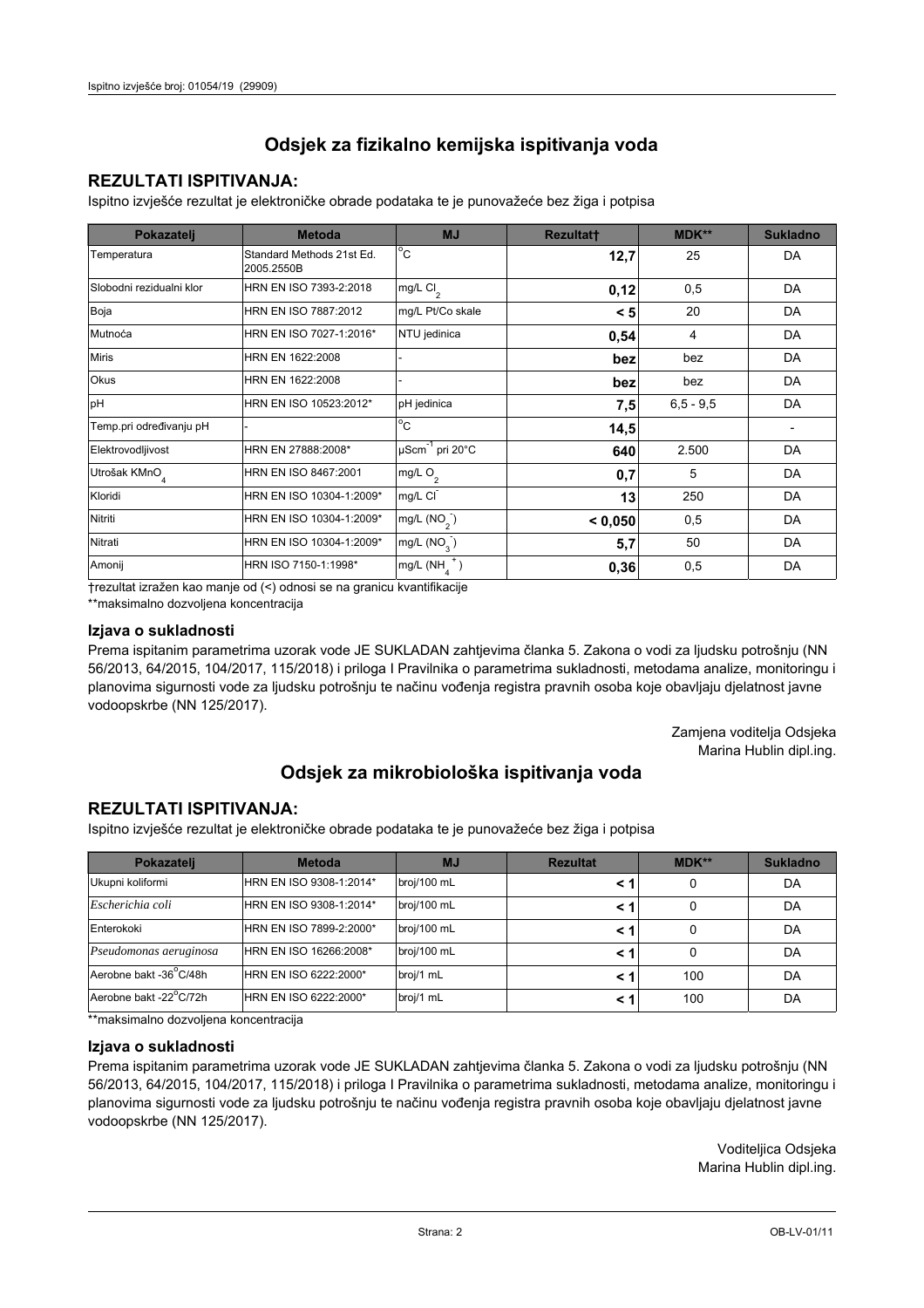



VODOOPSKRBA I ODVODNJA ZAGREBAČKE ŽUPANIJE D.O.O.-PJ VRBOVEC 10000 ZAGREB KOLEDOVČINA ULICA 1

Rakitje, 20.05.2019.

# **ISPITNO IZVJEŠĆE**

#### ISPITNO IZVJEŠĆE BROJ: 01053/19 (29908)

| Naziv uzorka:<br>Vrsta uzorka:               | VODA ZA LJUDSKU POTROŠNJU-B ANALIZA<br>Javna vodoopskrba - razvodni sustav            |
|----------------------------------------------|---------------------------------------------------------------------------------------|
| HEO:<br>Uzorkovao:<br>Metoda<br>uzorkovanja: | Vrbovec<br>Marija Vrban dipl.san.ing.<br>HRN ISO 5667-5:2011*, HRN EN ISO 19458:2008* |
| Plan uzorkovanja: OB-LV-07/2019              |                                                                                       |
| Uzorak uzorkovan                             |                                                                                       |

| Vrijeme uzimanja uzorka: | 16.05.2019. 11:00 | Vrijeme dostave:  | 16.05.2019. 12:20 |
|--------------------------|-------------------|-------------------|-------------------|
| Analiza započeta:        | 16.05.2019. 12:29 | Analiza završena: | 20.05.2019.09:07  |

VODOOPSKRBA I ODVODNJA ZAGREBAČKE ŽUPANIJE D.O.O.- PJ VRBOVEC Naručitelj: KOLEDOVČINA ULICA 1, 10000 ZAGREB OIB: 54189804734 Lokacija: **BLANJE NH** Vodovodom upravlja: VODOOPSKRBA I ODVODNJA ZAGREBAČKE ŽUPANIJE D.O.O.- PJ VRBOVEC KOLEDOVČINA ULICA 1, 10000 ZAGREB OIB: 54189804734

Oblik zahtjeva: Zahtjev po ugovoru

Sukladnost je izražena uz rezultate ispitivanja.

Rukovoditeljica Službe Marina Hublin dipl.ing.

#### Napomena:

- 1) Rezultati ispitivanja odnose se isključivo na ispitivani uzorak.
- 2) Ispitna izvješća se ne smiju umnožavati bez odobrenja Zavoda.

3) Akreditirane metode označene su zvjezdicom (\*).

- 4) Iziava o sukladnosti nije u području akreditacije.
- 5) Mjerna nesigurnost za akreditirane metode dostupna je na zahtjev.

Služba za zdravstvenu ekologiju ovlaštena je kao službeni laboratorij za obavlianie određenih analiza vode, hrane i okolišnih uzoraka u proizvodniji hrane prema rješenju Ministarstva poljoprivrede: KLASA:UP/I-322-01/18-01/36, URBROJ:525-10/0729-18-3

Služba za zdravstvenu ekologiju ovlaštena je kao službeni laboratorij za provođenie ispitivania vode za liudsku potrošniu za određene parametre prema rješenju Ministarstva zdravstva: KLASA:UP/I-541-02/14-03/04, URBROJ:534-07-2-1-3/2-18-18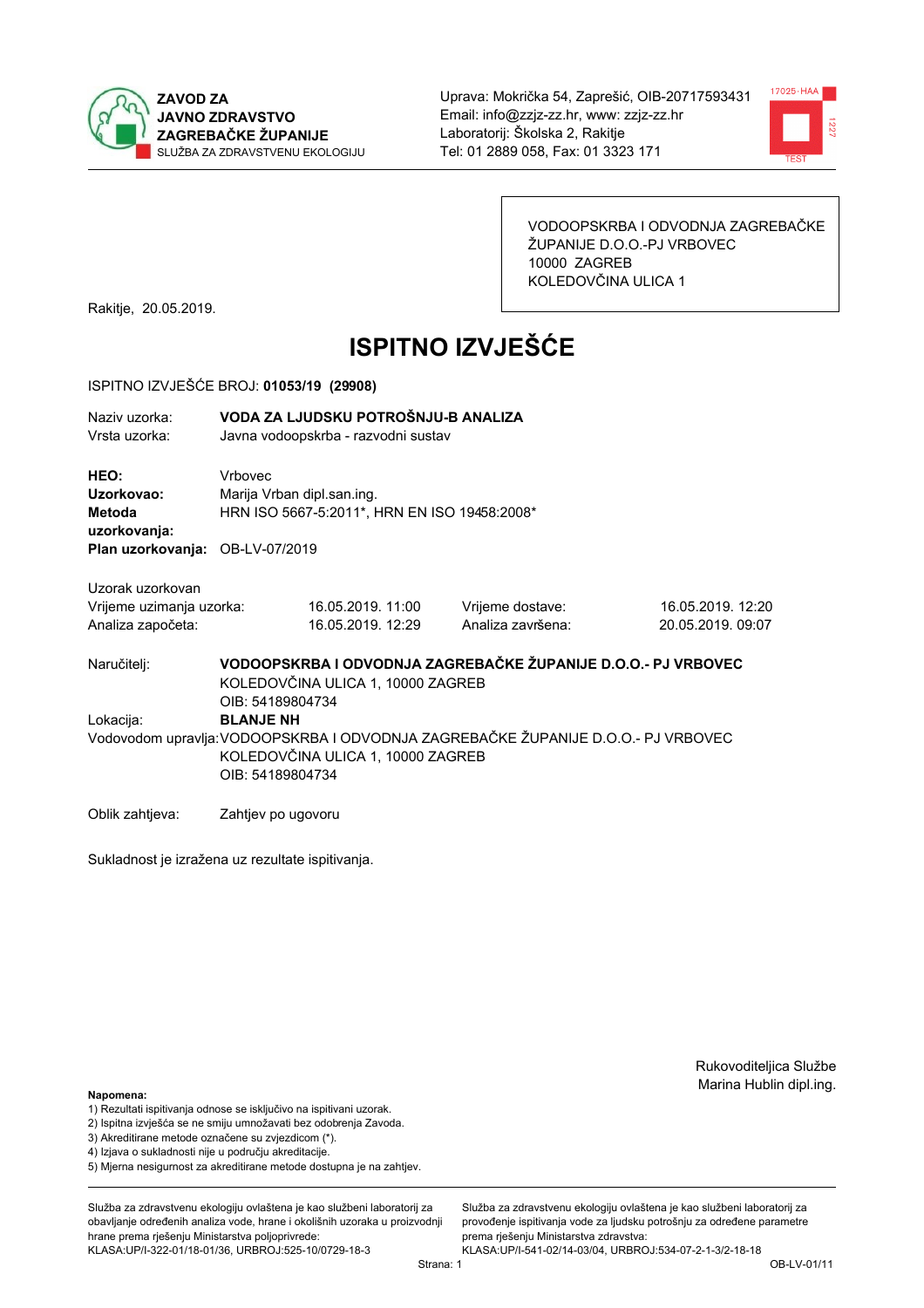### **REZULTATI ISPITIVANJA:**

Ispitno izviešće rezultat je elektroničke obrade podataka te je punovažeće bez žiga i potpisa

| Pokazatelj                | <b>Metoda</b>                           | <b>MJ</b>             | <b>Rezultatt</b> | <b>MDK**</b>  | <b>Sukladno</b>          |
|---------------------------|-----------------------------------------|-----------------------|------------------|---------------|--------------------------|
| Temperatura               | Standard Methods 21st Ed.<br>2005.2550B | $^{\circ}$ C          | 14,5             | 25            | DA                       |
| Slobodni rezidualni klor  | HRN EN ISO 7393-2:2018                  | mg/L $Cl2$            | 0,49             | 0,5           | DA                       |
| Boja                      | HRN EN ISO 7887:2012                    | mg/L Pt/Co skale      | < 5              | 20            | DA                       |
| Mutnoća                   | HRN EN ISO 7027-1:2016*                 | NTU jedinica          | 0,46             | 4             | DA                       |
| <b>Miris</b>              | HRN EN 1622:2008                        |                       | bez              | bez           | DA                       |
| Okus                      | HRN EN 1622:2008                        |                       | bez              | bez           | DA                       |
| pH                        | HRN EN ISO 10523:2012*                  | pH jedinica           | 7,5              | $6, 5 - 9, 5$ | DA                       |
| Temp.pri određivanju pH   |                                         | $^{\circ}$ C          | 14,3             |               | $\overline{\phantom{a}}$ |
| Elektrovodljivost         | HRN EN 27888:2008*                      | µScm-1 pri 20°C       | 656              | 2.500         | DA                       |
| Utrošak KMnO <sub>4</sub> | HRN EN ISO 8467:2001                    | mg/L $O_2$            | 1,0              | 5             | DA                       |
| Kloridi                   | HRN EN ISO 10304-1:2009*                | mg/L CI               | 13               | 250           | DA                       |
| Nitriti                   | HRN EN ISO 10304-1:2009*                | mg/L $(NO2)$          | < 0,050          | 0,5           | DA                       |
| Nitrati                   | HRN EN ISO 10304-1:2009*                | mg/L $(NO_{\rm q}^-)$ | 5,5              | 50            | DA                       |
| Amonij                    | HRN ISO 7150-1:1998*                    | $mg/L(NH_4^+)$        | 0,41             | 0,5           | DA                       |
| Mangan (Mn)               | Hach LCW 532                            | µg/L                  | 48               | 50            | DA                       |

trezultat izražen kao manje od (<) odnosi se na granicu kvantifikacije

\*\*maksimalno dozvoljena koncentracija

#### Izjava o sukladnosti

Prema ispitanim parametrima uzorak vode JE SUKLADAN zahtjevima članka 5. Zakona o vodi za ljudsku potrošnju (NN 56/2013, 64/2015, 104/2017, 115/2018) i priloga I Pravilnika o parametrima sukladnosti, metodama analize, monitoringu i planovima sigurnosti vode za ljudsku potrošnju te načinu vođenja registra pravnih osoba koje obavljaju djelatnost javne vodoopskrbe (NN 125/2017).

> Voditeljica Odsjeka Nikolina Ciban dipl.ing.

## Odsjek za mikrobiološka ispitivanja voda

### **REZULTATI ISPITIVANJA:**

Ispitno izvješće rezultat je elektroničke obrade podataka te je punovažeće bez žiga i potpisa

| Pokazatelj             | <b>Metoda</b>           | <b>MJ</b>   | <b>Rezultat</b> | <b>MDK**</b> | <b>Sukladno</b> |
|------------------------|-------------------------|-------------|-----------------|--------------|-----------------|
| Ukupni koliformi       | HRN EN ISO 9308-1:2014* | broj/100 mL |                 | 0            | DA              |
| Escherichia coli       | HRN EN ISO 9308-1:2014* | broj/100 mL | < 1             | 0            | DA              |
| Enterokoki             | HRN EN ISO 7899-2:2000* | broj/100 mL |                 |              | DA              |
| Pseudomonas aeruginosa | HRN EN ISO 16266:2008*  | broj/100 mL | < 1             | 0            | DA              |
| Aerobne bakt -36°C/48h | HRN EN ISO 6222:2000*   | broj/1 mL   | < '             | 100          | DA              |
| Aerobne bakt -22°C/72h | HRN EN ISO 6222:2000*   | broj/1 mL   | < 1             | 100          | DA              |

\*\*maksimalno dozvoljena koncentracija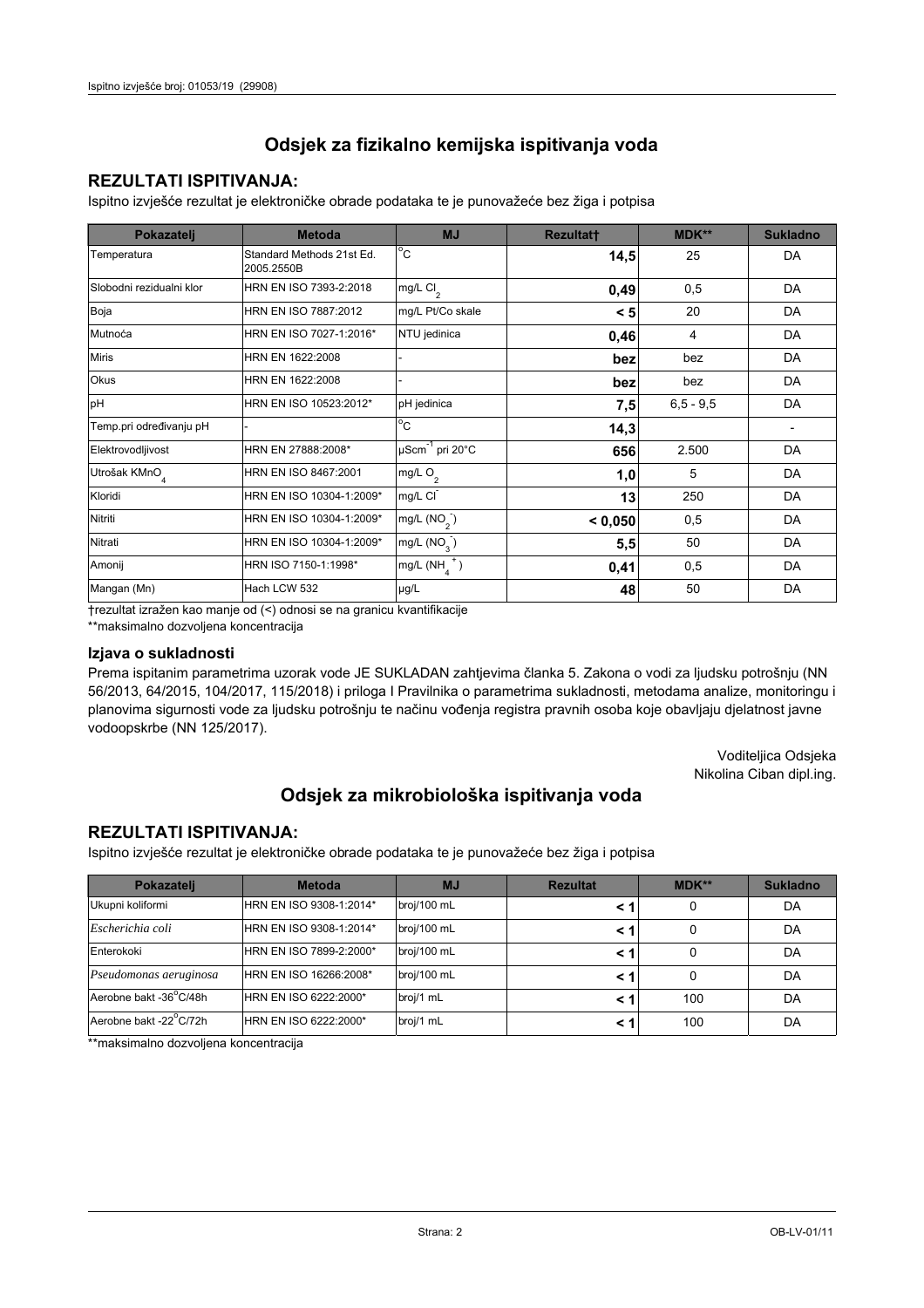#### Izjava o sukladnosti

Prema ispitanim parametrima uzorak vode JE SUKLADAN zahtjevima članka 5. Zakona o vodi za ljudsku potrošnju (NN 56/2013, 64/2015, 104/2017, 115/2018) i priloga I Pravilnika o parametrima sukladnosti, metodama analize, monitoringu i planovima sigurnosti vode za ljudsku potrošnju te načinu vođenja registra pravnih osoba koje obavljaju djelatnost javne vodoopskrbe (NN 125/2017).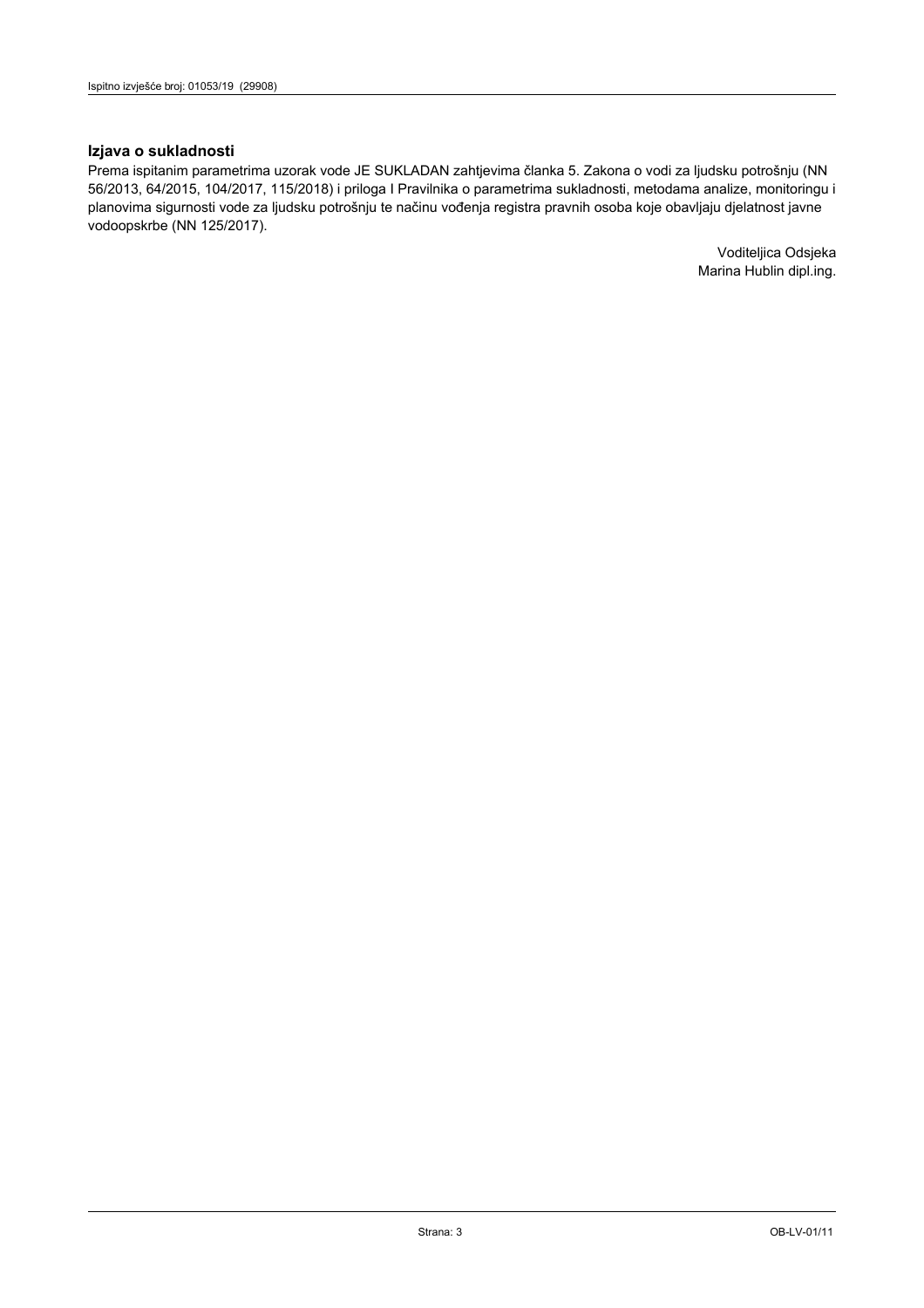



VODOOPSKRBA I ODVODNJA ZAGREBAČKE ŽUPANIJE D.O.O.-PJ VRBOVEC 10000 ZAGREB KOLEDOVČINA ULICA 1

Rakitje, 20.05.2019.

# **ISPITNO IZVJEŠĆE**

#### ISPITNO IZVJEŠĆE BROJ: 01052/19 (29907)

| Naziv uzorka:<br>Vrsta uzorka:                                                  |                                                                                                                                                                        | VODA ZA LJUDSKU POTROŠNJU<br>Javna vodoopskrba - razvodni sustav           |                                       |                                        |  |
|---------------------------------------------------------------------------------|------------------------------------------------------------------------------------------------------------------------------------------------------------------------|----------------------------------------------------------------------------|---------------------------------------|----------------------------------------|--|
| HEO:<br>Uzorkovao:<br>Metoda<br>uzorkovanja:<br>Plan uzorkovanja: OB-LV-07/2019 | Vrbovec                                                                                                                                                                | Marija Vrban dipl.san.ing.<br>HRN ISO 5667-5:2011*, HRN EN ISO 19458:2008* |                                       |                                        |  |
| Uzorak uzorkovan<br>Vrijeme uzimanja uzorka:<br>Analiza započeta:               |                                                                                                                                                                        | 16.05.2019. 10:50<br>16.05.2019. 12:28                                     | Vrijeme dostave:<br>Analiza završena: | 16.05.2019. 12:20<br>20.05.2019, 09:07 |  |
| Naručitelj:                                                                     | VODOOPSKRBA I ODVODNJA ZAGREBAČKE ŽUPANIJE D.O.O.- PJ VRBOVEC<br>KOLEDOVČINA ULICA 1, 10000 ZAGREB<br>OIB: 54189804734                                                 |                                                                            |                                       |                                        |  |
| Lokacija:                                                                       | NH POTOČEC, GLAVNA ULICA<br>Vodovodom upravlja: VODOOPSKRBA I ODVODNJA ZAGREBAČKE ŽUPANIJE D.O.O.- PJ VRBOVEC<br>KOLEDOVČINA ULICA 1, 10000 ZAGREB<br>OIB: 54189804734 |                                                                            |                                       |                                        |  |
| Oblik zahtjeva:                                                                 | Zahtjev po ugovoru                                                                                                                                                     |                                                                            |                                       |                                        |  |

Sukladnost je izražena uz rezultate ispitivanja.

Rukovoditeljica Službe Marina Hublin dipl.ing.

#### Napomena:

- 1) Rezultati ispitivanja odnose se isključivo na ispitivani uzorak.
- 2) Ispitna izvješća se ne smiju umnožavati bez odobrenja Zavoda.
- 3) Akreditirane metode označene su zvjezdicom (\*).
- 4) Iziava o sukladnosti nije u područiu akreditacije.
- 5) Mjerna nesigurnost za akreditirane metode dostupna je na zahtjev.

Služba za zdravstvenu ekologiju ovlaštena je kao službeni laboratorij za obavljanje određenih analiza vode, hrane i okolišnih uzoraka u proizvodniji hrane prema rješenju Ministarstva poljoprivrede: KLASA:UP/I-322-01/18-01/36, URBROJ:525-10/0729-18-3

Služba za zdravstvenu ekologiju ovlaštena je kao službeni laboratorij za provođenie ispitivania vode za liudsku potrošniu za određene parametre prema rješenju Ministarstva zdravstva: KLASA:UP/I-541-02/14-03/04, URBROJ:534-07-2-1-3/2-18-18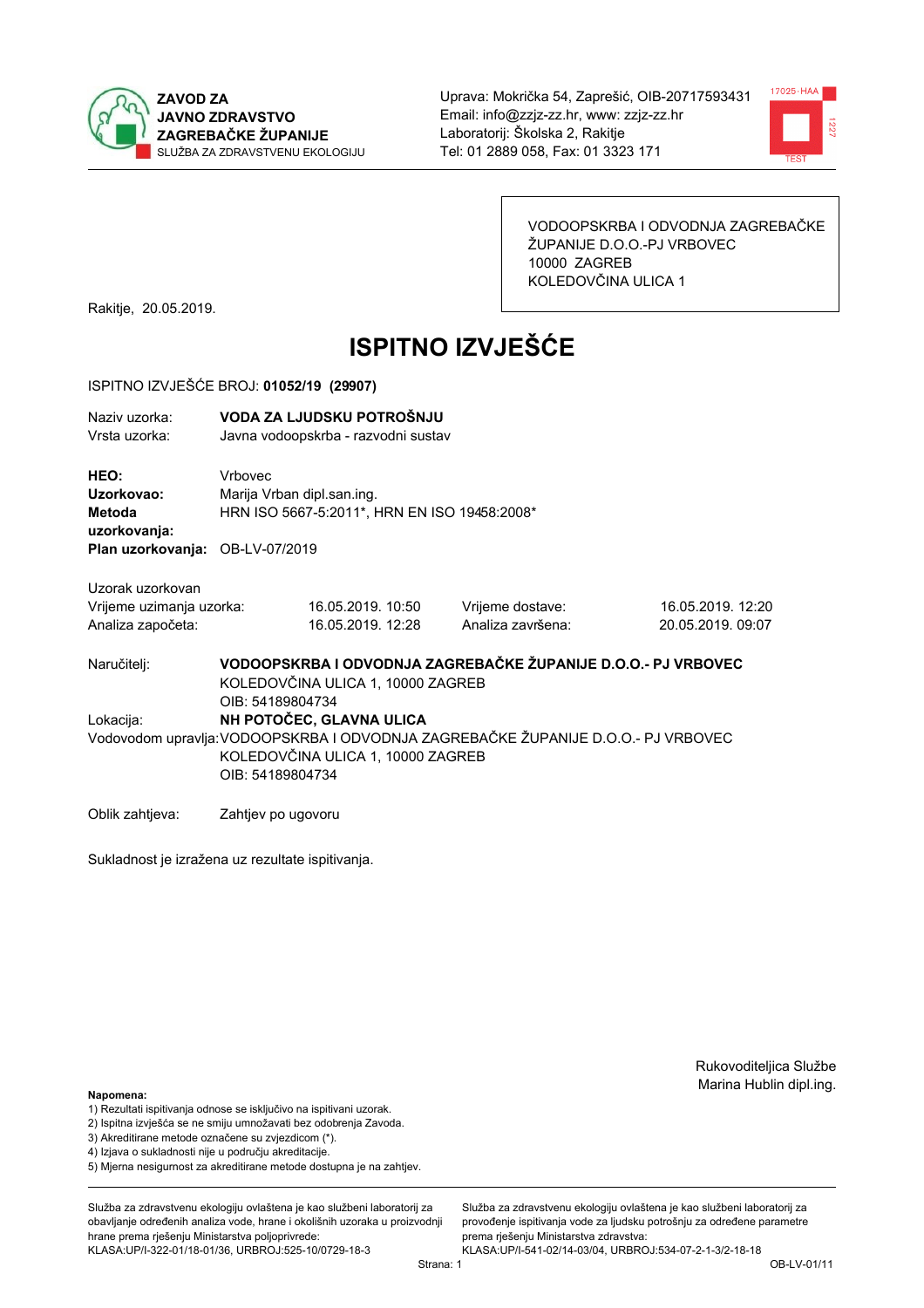## **REZULTATI ISPITIVANJA:**

Ispitno izviešće rezultat je elektroničke obrade podataka te je punovažeće bez žiga i potpisa

| Pokazatelj                | <b>Metoda</b>                           | <b>MJ</b>               | <b>Rezultatt</b> | <b>MDK**</b>  | <b>Sukladno</b> |
|---------------------------|-----------------------------------------|-------------------------|------------------|---------------|-----------------|
| Temperatura               | Standard Methods 21st Ed.<br>2005.2550B | $^{\circ}$ C            | 11,7             | 25            | DA              |
| Slobodni rezidualni klor  | HRN EN ISO 7393-2:2018                  | $mg/L$ Cl <sub>2</sub>  | 0,21             | 0,5           | DA              |
| Boja                      | HRN EN ISO 7887:2012                    | mg/L Pt/Co skale        | < 5              | 20            | DA              |
| Mutnoća                   | HRN EN ISO 7027-1:2016*                 | NTU jedinica            | 0,59             | 4             | DA              |
| <b>Miris</b>              | HRN EN 1622:2008                        |                         | bez              | bez           | DA              |
| Okus                      | HRN EN 1622:2008                        |                         | bez              | bez           | DA              |
| pH                        | HRN EN ISO 10523:2012*                  | pH jedinica             | 7,4              | $6, 5 - 9, 5$ | DA              |
| Temp.pri određivanju pH   |                                         | $^{\circ}$ C            | 13,7             |               |                 |
| Elektrovodljivost         | HRN EN 27888:2008*                      | µScm-1 pri 20°C         | 426              | 2.500         | DA              |
| Utrošak KMnO <sub>4</sub> | HRN EN ISO 8467:2001                    | mg/L O <sub>2</sub>     | 0,6              | 5             | DA              |
| Kloridi                   | HRN EN ISO 10304-1:2009*                | mg/L CI                 | 12               | 250           | DA              |
| Nitriti                   | HRN EN ISO 10304-1:2009*                | mg/L $(NO2)$            | < 0.050          | 0,5           | DA              |
| Nitrati                   | HRN EN ISO 10304-1:2009*                | mg/L (NO <sub>3</sub> ) | 4,5              | 50            | DA              |
| Amonij                    | HRN ISO 7150-1:1998*                    | mg/L (NH                | < 0,05           | 0,5           | DA              |

trezultat izražen kao manje od (<) odnosi se na granicu kvantifikacije

\*\*maksimalno dozvoljena koncentracija

#### Izjava o sukladnosti

Prema ispitanim parametrima uzorak vode JE SUKLADAN zahtievima članka 5. Zakona o vodi za ljudsku potrošnju (NN 56/2013, 64/2015, 104/2017, 115/2018) i priloga I Pravilnika o parametrima sukladnosti, metodama analize, monitoringu i planovima sigurnosti vode za ljudsku potrošnju te načinu vođenja registra pravnih osoba koje obavljaju djelatnost javne vodoopskrbe (NN 125/2017).

> Zamjena voditelja Odsjeka Marina Hublin dipl.ing.

## Odsjek za mikrobiološka ispitivanja voda

## **REZULTATI ISPITIVANJA:**

Ispitno izvješće rezultat je elektroničke obrade podataka te je punovažeće bez žiga i potpisa

| Pokazatelj             | <b>Metoda</b>           | <b>MJ</b>   | <b>Rezultat</b> | $MDK**$ | <b>Sukladno</b> |
|------------------------|-------------------------|-------------|-----------------|---------|-----------------|
| Ukupni koliformi       | HRN EN ISO 9308-1:2014* | broj/100 mL |                 | 0       | DA              |
| Escherichia coli       | HRN EN ISO 9308-1:2014* | broj/100 mL |                 | 0       | DA              |
| Enterokoki             | HRN EN ISO 7899-2:2000* | broj/100 mL |                 | 0       | DA              |
| Pseudomonas aeruginosa | HRN EN ISO 16266:2008*  | broj/100 mL | < 1             | 0       | DA              |
| Aerobne bakt -36 C/48h | HRN EN ISO 6222:2000*   | broj/1 mL   |                 | 100     | DA              |
| Aerobne bakt -22°C/72h | HRN EN ISO 6222:2000*   | broj/1 mL   |                 | 100     | DA              |

\*\*maksimalno dozvoljena koncentracija

#### Izjava o sukladnosti

Prema ispitanim parametrima uzorak vode JE SUKLADAN zahtjevima članka 5. Zakona o vodi za ljudsku potrošnju (NN 56/2013, 64/2015, 104/2017, 115/2018) i priloga I Pravilnika o parametrima sukladnosti, metodama analize, monitoringu i planovima sigurnosti vode za ljudsku potrošnju te načinu vođenja registra pravnih osoba koje obavljaju djelatnost javne vodoopskrbe (NN 125/2017).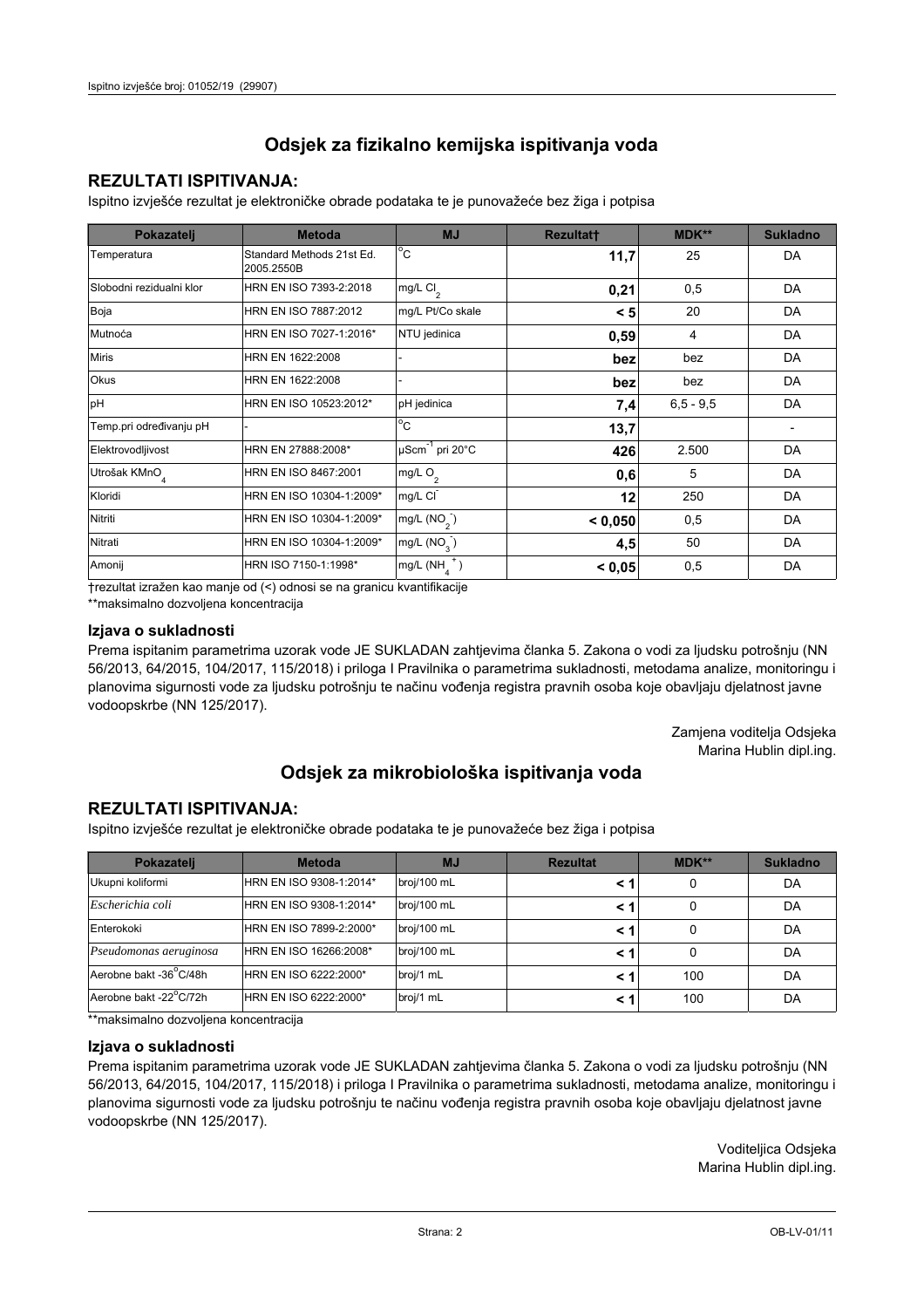



VODOOPSKRBA I ODVODNJA ZAGREBAČKE ŽUPANIJE D.O.O.-PJ VRBOVEC 10000 ZAGREB KOLEDOVČINA ULICA 1

Rakitje, 20.05.2019.

# **ISPITNO IZVJEŠĆE**

#### ISPITNO IZVJEŠĆE BROJ: 01051/19 (29906)

| Naziv uzorka:<br>Vrsta uzorka:                                                  |                                                                                                                                                                       | VODA ZA LJUDSKU POTROŠNJU<br>Javna vodoopskrba - razvodni sustav |                                                               |                                        |  |
|---------------------------------------------------------------------------------|-----------------------------------------------------------------------------------------------------------------------------------------------------------------------|------------------------------------------------------------------|---------------------------------------------------------------|----------------------------------------|--|
| HEO:<br>Uzorkovao:<br>Metoda<br>uzorkovanja:<br>Plan uzorkovanja: OB-LV-07/2019 | Vrbovec<br>Marija Vrban dipl.san.ing.                                                                                                                                 | HRN ISO 5667-5:2011*, HRN EN ISO 19458:2008*                     |                                                               |                                        |  |
| Uzorak uzorkovan<br>Vrijeme uzimanja uzorka:<br>Analiza započeta:               |                                                                                                                                                                       | 16.05.2019. 10:20<br>16.05.2019. 12:27                           | Vrijeme dostave:<br>Analiza završena:                         | 16.05.2019. 12:20<br>20.05.2019, 09:07 |  |
| Naručitelj:                                                                     | OIB: 54189804734                                                                                                                                                      | KOLEDOVČINA ULICA 1, 10000 ZAGREB                                | VODOOPSKRBA I ODVODNJA ZAGREBAČKE ŽUPANIJE D.O.O.- PJ VRBOVEC |                                        |  |
| Lokacija:                                                                       | <b>GRADEC CENTAR NH</b><br>Vodovodom upravlja: VODOOPSKRBA I ODVODNJA ZAGREBAČKE ŽUPANIJE D.O.O.- PJ VRBOVEC<br>KOLEDOVČINA ULICA 1, 10000 ZAGREB<br>OIB: 54189804734 |                                                                  |                                                               |                                        |  |
| Oblik zahtjeva:                                                                 | Zahtjev po ugovoru                                                                                                                                                    |                                                                  |                                                               |                                        |  |

Sukladnost je izražena uz rezultate ispitivanja.

Rukovoditeljica Službe Marina Hublin dipl.ing.

#### Napomena:

- 1) Rezultati ispitivanja odnose se isključivo na ispitivani uzorak.
- 2) Ispitna izvješća se ne smiju umnožavati bez odobrenja Zavoda.
- 3) Akreditirane metode označene su zvjezdicom (\*).
- 4) Iziava o sukladnosti nije u području akreditacije.
- 5) Mjerna nesigurnost za akreditirane metode dostupna je na zahtjev.

Služba za zdravstvenu ekologiju ovlaštena je kao službeni laboratorij za obavlianie određenih analiza vode, hrane i okolišnih uzoraka u proizvodniji hrane prema rješenju Ministarstva poljoprivrede: KLASA:UP/I-322-01/18-01/36, URBROJ:525-10/0729-18-3

Služba za zdravstvenu ekologiju ovlaštena je kao službeni laboratorij za provođenie ispitivania vode za liudsku potrošniu za određene parametre prema rješenju Ministarstva zdravstva: KLASA:UP/I-541-02/14-03/04, URBROJ:534-07-2-1-3/2-18-18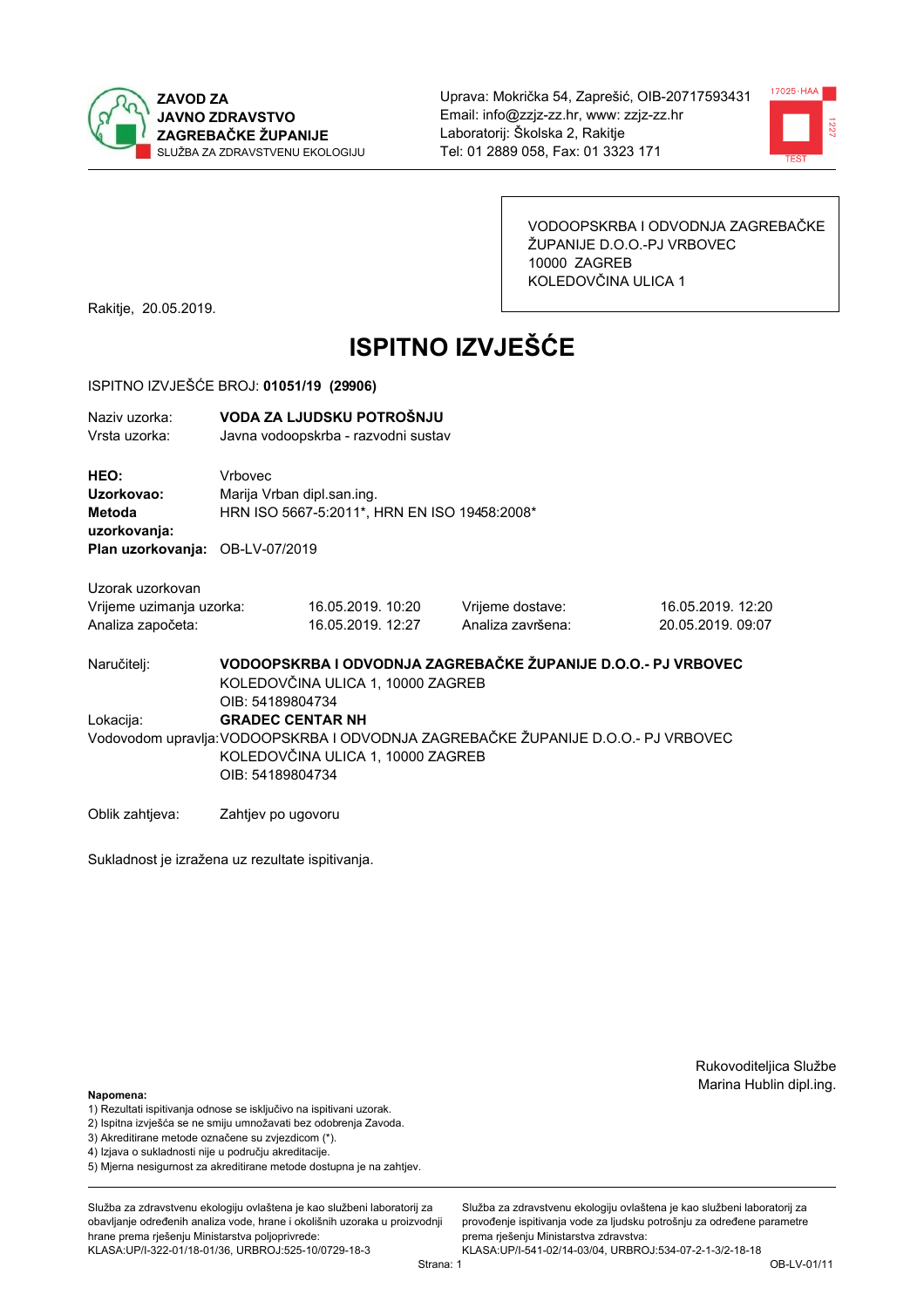## **REZULTATI ISPITIVANJA:**

Ispitno izviešće rezultat je elektroničke obrade podataka te je punovažeće bez žiga i potpisa

| Pokazatelj                | <b>Metoda</b>                           | <b>MJ</b>               | <b>Rezultatt</b> | <b>MDK**</b>  | <b>Sukladno</b> |
|---------------------------|-----------------------------------------|-------------------------|------------------|---------------|-----------------|
| Temperatura               | Standard Methods 21st Ed.<br>2005.2550B | $^{\circ}$ C            | 14,3             | 25            | DA              |
| Slobodni rezidualni klor  | HRN EN ISO 7393-2:2018                  | $mg/L$ Cl <sub>2</sub>  | 0,33             | 0,5           | DA              |
| Boja                      | HRN EN ISO 7887:2012                    | mg/L Pt/Co skale        | < 5              | 20            | DA              |
| Mutnoća                   | HRN EN ISO 7027-1:2016*                 | NTU jedinica            | 0,13             | 4             | DA              |
| <b>Miris</b>              | HRN EN 1622:2008                        |                         | bez              | bez           | DA              |
| Okus                      | HRN EN 1622:2008                        |                         | bez              | bez           | DA              |
| pH                        | HRN EN ISO 10523:2012*                  | pH jedinica             | 7,5              | $6, 5 - 9, 5$ | DA              |
| Temp.pri određivanju pH   |                                         | $^{\circ}$ C            | 14,4             |               |                 |
| Elektrovodljivost         | HRN EN 27888:2008*                      | µScm-1 pri 20°C         | 428              | 2.500         | DA              |
| Utrošak KMnO <sub>4</sub> | HRN EN ISO 8467:2001                    | mg/L $O2$               | 0,7              | 5             | DA              |
| Kloridi                   | HRN EN ISO 10304-1:2009*                | mg/L CI                 | 11               | 250           | DA              |
| Nitriti                   | HRN EN ISO 10304-1:2009*                | mg/L (NO <sub>2</sub> ) | < 0.050          | 0,5           | DA              |
| Nitrati                   | HRN EN ISO 10304-1:2009*                | mg/L (NO <sub>3</sub> ) | 4,4              | 50            | DA              |
| Amonij                    | HRN ISO 7150-1:1998*                    | mg/L (NH                | < 0,05           | 0,5           | DA              |

trezultat izražen kao manje od (<) odnosi se na granicu kvantifikacije

\*\*maksimalno dozvoljena koncentracija

#### Izjava o sukladnosti

Prema ispitanim parametrima uzorak vode JE SUKLADAN zahtievima članka 5. Zakona o vodi za ljudsku potrošnju (NN 56/2013, 64/2015, 104/2017, 115/2018) i priloga I Pravilnika o parametrima sukladnosti, metodama analize, monitoringu i planovima sigurnosti vode za ljudsku potrošnju te načinu vođenja registra pravnih osoba koje obavljaju djelatnost javne vodoopskrbe (NN 125/2017).

> Zamjena voditelja Odsjeka Marina Hublin dipl.ing.

## Odsjek za mikrobiološka ispitivanja voda

## **REZULTATI ISPITIVANJA:**

Ispitno izvješće rezultat je elektroničke obrade podataka te je punovažeće bez žiga i potpisa

| Pokazatelj             | <b>Metoda</b>           | <b>MJ</b>   | <b>Rezultat</b> | $MDK**$ | <b>Sukladno</b> |
|------------------------|-------------------------|-------------|-----------------|---------|-----------------|
| Ukupni koliformi       | HRN EN ISO 9308-1:2014* | broj/100 mL |                 | 0       | DA              |
| Escherichia coli       | HRN EN ISO 9308-1:2014* | broj/100 mL |                 | 0       | DA              |
| Enterokoki             | HRN EN ISO 7899-2:2000* | broj/100 mL |                 | 0       | DA              |
| Pseudomonas aeruginosa | HRN EN ISO 16266:2008*  | broj/100 mL | < 1             | 0       | DA              |
| Aerobne bakt -36 C/48h | HRN EN ISO 6222:2000*   | broj/1 mL   |                 | 100     | DA              |
| Aerobne bakt -22°C/72h | HRN EN ISO 6222:2000*   | broj/1 mL   |                 | 100     | DA              |

\*\*maksimalno dozvoljena koncentracija

#### Izjava o sukladnosti

Prema ispitanim parametrima uzorak vode JE SUKLADAN zahtjevima članka 5. Zakona o vodi za ljudsku potrošnju (NN 56/2013, 64/2015, 104/2017, 115/2018) i priloga I Pravilnika o parametrima sukladnosti, metodama analize, monitoringu i planovima sigurnosti vode za ljudsku potrošnju te načinu vođenja registra pravnih osoba koje obavljaju djelatnost javne vodoopskrbe (NN 125/2017).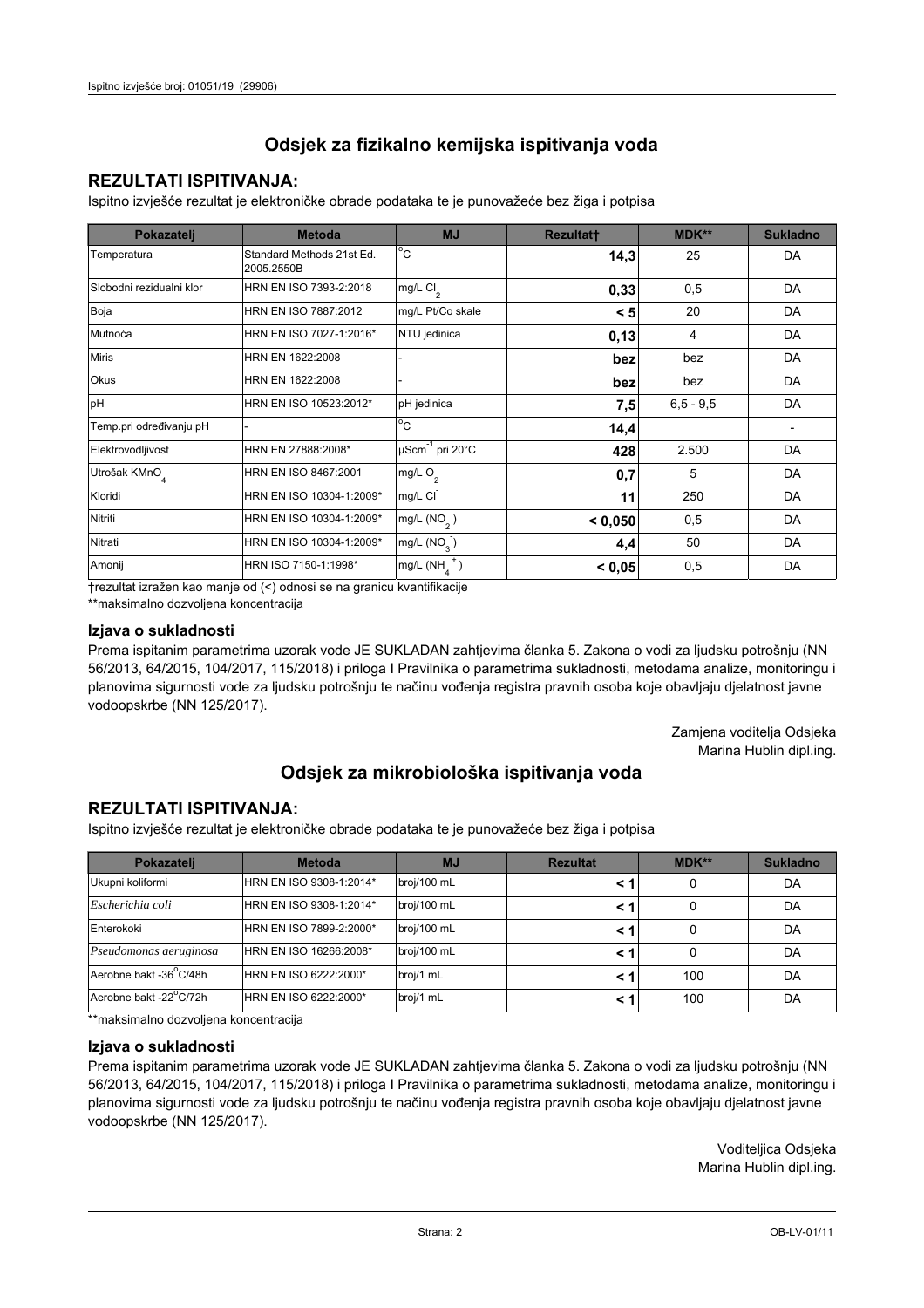



VODOOPSKRBA I ODVODNJA ZAGREBAČKE ŽUPANIJE D.O.O.-PJ VRBOVEC 10000 ZAGREB KOLEDOVČINA ULICA 1

Rakitje, 20.05.2019.

# **ISPITNO IZVJEŠĆE**

#### ISPITNO IZVJEŠĆE BROJ: 01050/19 (29905)

| Naziv uzorka:<br>Vrsta uzorka:                                    |                                              | VODA ZA LJUDSKU POTROŠNJU<br>Javna vodoopskrba - razvodni sustav |                                                                                   |                                        |
|-------------------------------------------------------------------|----------------------------------------------|------------------------------------------------------------------|-----------------------------------------------------------------------------------|----------------------------------------|
| HEO:<br>Uzorkovao:<br>Metoda<br>uzorkovanja:                      | <b>Vrhovec</b><br>Marija Vrban dipl.san.ing. | HRN ISO 5667-5:2011*, HRN EN ISO 19458:2008*                     |                                                                                   |                                        |
| Plan uzorkovanja: OB-LV-07/2019                                   |                                              |                                                                  |                                                                                   |                                        |
| Uzorak uzorkovan<br>Vrijeme uzimanja uzorka:<br>Analiza započeta: |                                              | 16.05.2019. 10:00<br>16.05.2019. 12:26                           | Vrijeme dostave:<br>Analiza završena:                                             | 16.05.2019. 12:20<br>20.05.2019. 09:06 |
| Naručitelj:                                                       | OIB: 54189804734                             | KOLEDOVČINA ULICA 1, 10000 ZAGREB                                | VODOOPSKRBA I ODVODNJA ZAGREBAČKE ŽUPANIJE D.O.O.- PJ VRBOVEC                     |                                        |
| Lokacija:                                                         | <b>NH BUZADOVEC</b>                          |                                                                  |                                                                                   |                                        |
|                                                                   | OIB: 54189804734                             | KOLEDOVČINA ULICA 1, 10000 ZAGREB                                | Vodovodom upravlja: VODOOPSKRBA I ODVODNJA ZAGREBAČKE ŽUPANIJE D.O.O.- PJ VRBOVEC |                                        |
| Oblik zahtjeva:                                                   | Zahtjev po ugovoru                           |                                                                  |                                                                                   |                                        |

Sukladnost je izražena uz rezultate ispitivanja.

Rukovoditeljica Službe Marina Hublin dipl.ing.

#### Napomena:

- 1) Rezultati ispitivanja odnose se isključivo na ispitivani uzorak.
- 2) Ispitna izvješća se ne smiju umnožavati bez odobrenja Zavoda.
- 3) Akreditirane metode označene su zvjezdicom (\*).
- 4) Iziava o sukladnosti nije u području akreditacije.
- 5) Mjerna nesigurnost za akreditirane metode dostupna je na zahtjev.

Služba za zdravstvenu ekologiju ovlaštena je kao službeni laboratorij za obavlianie određenih analiza vode, hrane i okolišnih uzoraka u proizvodniji hrane prema rješenju Ministarstva poljoprivrede: KLASA:UP/I-322-01/18-01/36, URBROJ:525-10/0729-18-3

Služba za zdravstvenu ekologiju ovlaštena je kao službeni laboratorij za provođenie ispitivania vode za liudsku potrošniu za određene parametre prema rješenju Ministarstva zdravstva: KLASA:UP/I-541-02/14-03/04, URBROJ:534-07-2-1-3/2-18-18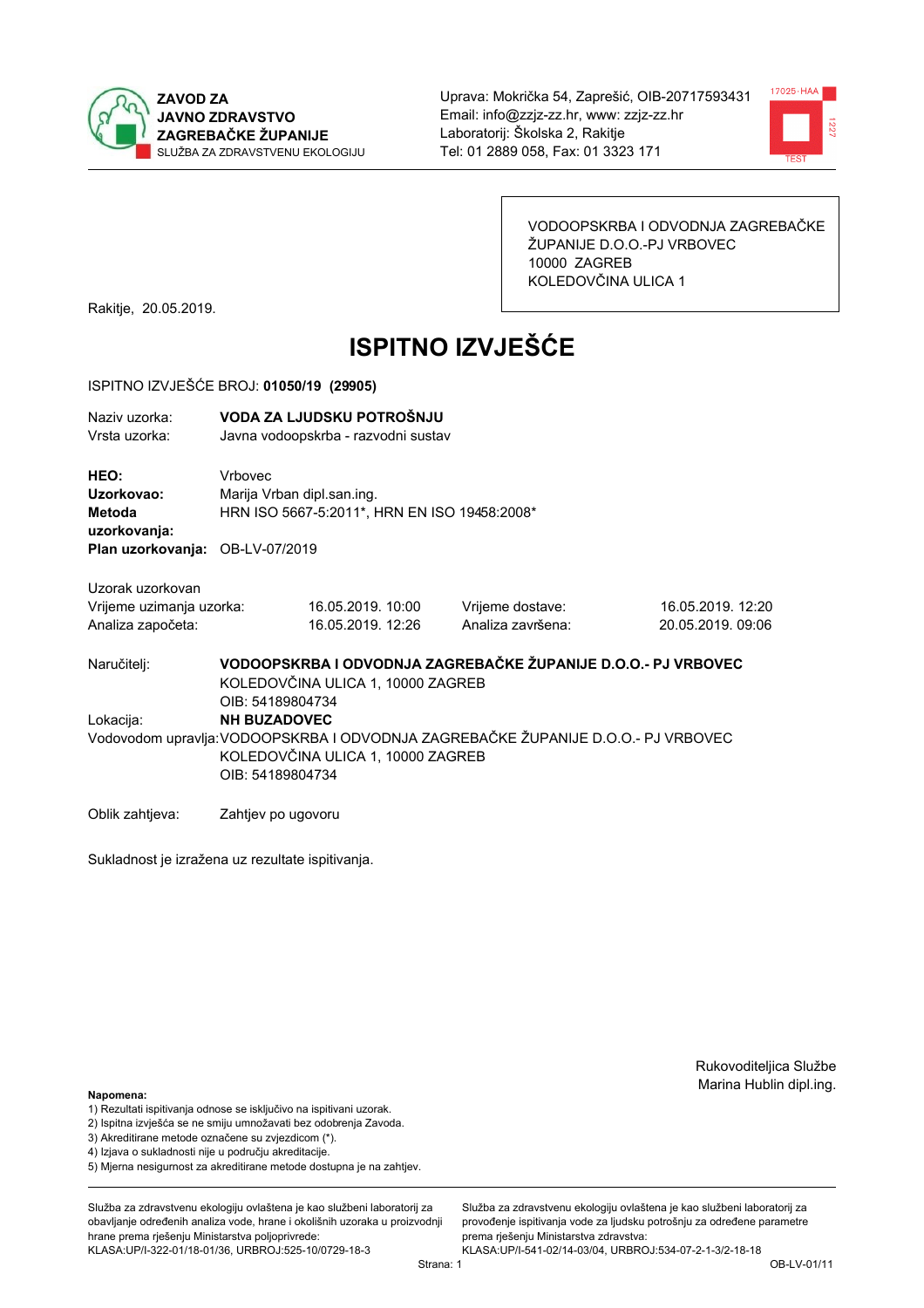## **REZULTATI ISPITIVANJA:**

Ispitno izviešće rezultat je elektroničke obrade podataka te je punovažeće bez žiga i potpisa

| Pokazatelj                | <b>Metoda</b>                           | <b>MJ</b>                   | <b>Rezultatt</b> | <b>MDK**</b>  | <b>Sukladno</b> |
|---------------------------|-----------------------------------------|-----------------------------|------------------|---------------|-----------------|
| Temperatura               | Standard Methods 21st Ed.<br>2005.2550B | $^{\circ}$ C                | 13,3             | 25            | DA              |
| Slobodni rezidualni klor  | HRN EN ISO 7393-2:2018                  | mg/L Cl <sub>2</sub>        | 0,17             | 0,5           | DA              |
| Boja                      | HRN EN ISO 7887:2012                    | mg/L Pt/Co skale            | < 5              | 20            | DA              |
| Mutnoća                   | HRN EN ISO 7027-1:2016*                 | NTU jedinica                | 1,1              | 4             | DA              |
| <b>Miris</b>              | HRN EN 1622:2008                        |                             | bez              | bez           | DA              |
| <b>Okus</b>               | HRN EN 1622:2008                        |                             | bez              | bez           | DA              |
| pH                        | HRN EN ISO 10523:2012*                  | pH jedinica                 | 7,4              | $6, 5 - 9, 5$ | DA              |
| Temp.pri određivanju pH   |                                         | $\overline{C}$              | 14,4             |               |                 |
| Elektrovodljivost         | HRN EN 27888:2008*                      | µScm <sup>-1</sup> pri 20°C | 426              | 2.500         | DA              |
| Utrošak KMnO <sub>4</sub> | HRN EN ISO 8467:2001                    | mg/L O <sub>2</sub>         | 0,5              | 5             | DA              |
| Kloridi                   | HRN EN ISO 10304-1:2009*                | mg/L CI                     | 11               | 250           | DA              |
| Nitriti                   | HRN EN ISO 10304-1:2009*                | mg/L $(NO2)$                | < 0,050          | 0,5           | DA              |
| Nitrati                   | HRN EN ISO 10304-1:2009*                | mg/L (NO <sub>3</sub> )     | 4,4              | 50            | DA              |
| Amonij                    | HRN ISO 7150-1:1998*                    | mg/L (NH                    | < 0,05           | 0,5           | DA              |

trezultat izražen kao manje od (<) odnosi se na granicu kvantifikacije

\*\*maksimalno dozvoljena koncentracija

#### Izjava o sukladnosti

Prema ispitanim parametrima uzorak vode JE SUKLADAN zahtievima članka 5. Zakona o vodi za ljudsku potrošnju (NN 56/2013, 64/2015, 104/2017, 115/2018) i priloga I Pravilnika o parametrima sukladnosti, metodama analize, monitoringu i planovima sigurnosti vode za ljudsku potrošnju te načinu vođenja registra pravnih osoba koje obavljaju djelatnost javne vodoopskrbe (NN 125/2017).

> Zamjena voditelja Odsjeka Marina Hublin dipl.ing.

## Odsjek za mikrobiološka ispitivanja voda

## **REZULTATI ISPITIVANJA:**

Ispitno izvješće rezultat je elektroničke obrade podataka te je punovažeće bez žiga i potpisa

| Pokazatelj             | <b>Metoda</b>           | <b>MJ</b>   | <b>Rezultat</b> | $MDK**$ | <b>Sukladno</b> |
|------------------------|-------------------------|-------------|-----------------|---------|-----------------|
| Ukupni koliformi       | HRN EN ISO 9308-1:2014* | broj/100 mL |                 | 0       | DA              |
| Escherichia coli       | HRN EN ISO 9308-1:2014* | broj/100 mL |                 | 0       | DA              |
| Enterokoki             | HRN EN ISO 7899-2:2000* | broj/100 mL |                 | 0       | DA              |
| Pseudomonas aeruginosa | HRN EN ISO 16266:2008*  | broj/100 mL | < 1             | 0       | DA              |
| Aerobne bakt -36 C/48h | HRN EN ISO 6222:2000*   | broj/1 mL   |                 | 100     | DA              |
| Aerobne bakt -22°C/72h | HRN EN ISO 6222:2000*   | broj/1 mL   | 13              | 100     | DA              |

\*\*maksimalno dozvoljena koncentracija

#### Izjava o sukladnosti

Prema ispitanim parametrima uzorak vode JE SUKLADAN zahtjevima članka 5. Zakona o vodi za ljudsku potrošnju (NN 56/2013, 64/2015, 104/2017, 115/2018) i priloga I Pravilnika o parametrima sukladnosti, metodama analize, monitoringu i planovima sigurnosti vode za ljudsku potrošnju te načinu vođenja registra pravnih osoba koje obavljaju djelatnost javne vodoopskrbe (NN 125/2017).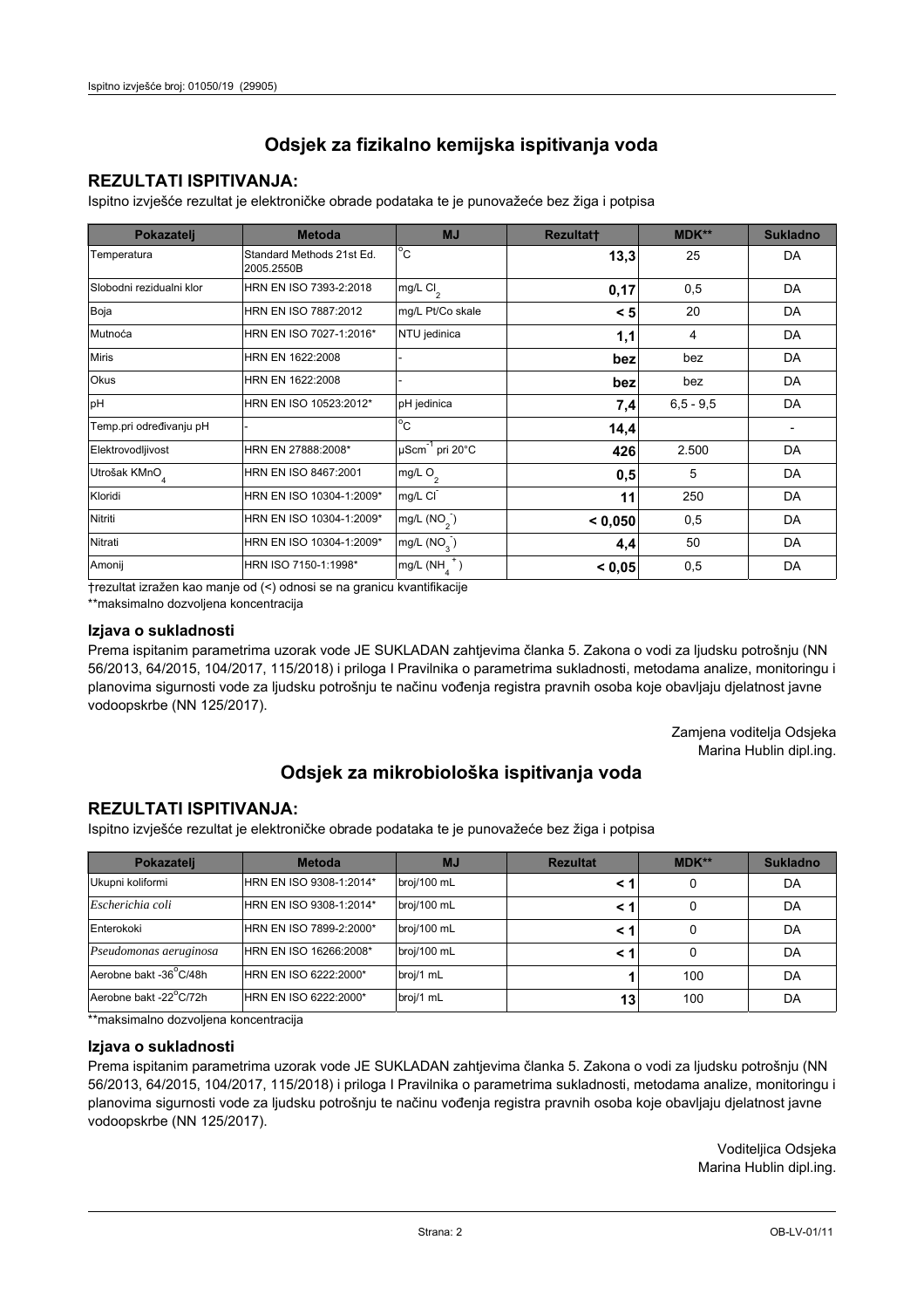



VODOOPSKRBA I ODVODNJA ZAGREBAČKE ŽUPANIJE D.O.O.-PJ VRBOVEC 10000 ZAGREB KOLEDOVČINA ULICA 1

Rakitje, 20.05.2019.

# **ISPITNO IZVJEŠĆE**

#### ISPITNO IZVJEŠĆE BROJ: 01049/19 (29904)

| Naziv uzorka:<br>Vrsta uzorka:               |                    | VODA ZA LJUDSKU POTROŠNJU<br>Javna vodoopskrba - razvodni sustav                                                                           |                   |                                                               |  |  |
|----------------------------------------------|--------------------|--------------------------------------------------------------------------------------------------------------------------------------------|-------------------|---------------------------------------------------------------|--|--|
| HEO:<br>Uzorkovao:<br>Metoda<br>uzorkovanja: | Vrbovec            | Marija Vrban dipl.san.ing.<br>HRN ISO 5667-5:2011*, HRN EN ISO 19458:2008*                                                                 |                   |                                                               |  |  |
| Plan uzorkovanja: OB-LV-07/2019              |                    |                                                                                                                                            |                   |                                                               |  |  |
| Uzorak uzorkovan                             |                    |                                                                                                                                            |                   |                                                               |  |  |
| Vrijeme uzimanja uzorka:                     |                    | 16.05.2019.09:40                                                                                                                           | Vrijeme dostave:  | 16.05.2019. 12:20                                             |  |  |
| Analiza započeta:                            |                    | 16.05.2019. 12:25                                                                                                                          | Analiza završena: | 20.05.2019, 09:06                                             |  |  |
| Naručitelj:                                  | OIB: 54189804734   | KOLEDOVČINA ULICA 1, 10000 ZAGREB                                                                                                          |                   | VODOOPSKRBA I ODVODNJA ZAGREBAČKE ŽUPANIJE D.O.O.- PJ VRBOVEC |  |  |
| Lokacija:                                    |                    | ULICA BRAĆE RADIĆA, DUBRAVA NH                                                                                                             |                   |                                                               |  |  |
|                                              |                    | Vodovodom upravlja: VODOOPSKRBA I ODVODNJA ZAGREBAČKE ŽUPANIJE D.O.O.- PJ VRBOVEC<br>KOLEDOVČINA ULICA 1, 10000 ZAGREB<br>OIB: 54189804734 |                   |                                                               |  |  |
| Oblik zahtjeva:                              | Zahtjev po ugovoru |                                                                                                                                            |                   |                                                               |  |  |

Sukladnost je izražena uz rezultate ispitivanja.

Rukovoditeljica Službe Marina Hublin dipl.ing.

#### Napomena:

- 1) Rezultati ispitivanja odnose se isključivo na ispitivani uzorak.
- 2) Ispitna izvješća se ne smiju umnožavati bez odobrenja Zavoda.
- 3) Akreditirane metode označene su zvjezdicom (\*).
- 4) Iziava o sukladnosti nije u području akreditacije.
- 5) Mjerna nesigurnost za akreditirane metode dostupna je na zahtjev.

Služba za zdravstvenu ekologiju ovlaštena je kao službeni laboratorij za obavlianie određenih analiza vode, hrane i okolišnih uzoraka u proizvodniji hrane prema rješenju Ministarstva poljoprivrede: KLASA:UP/I-322-01/18-01/36, URBROJ:525-10/0729-18-3

Služba za zdravstvenu ekologiju ovlaštena je kao službeni laboratorij za provođenie ispitivania vode za liudsku potrošniu za određene parametre prema rješenju Ministarstva zdravstva: KLASA:UP/I-541-02/14-03/04, URBROJ:534-07-2-1-3/2-18-18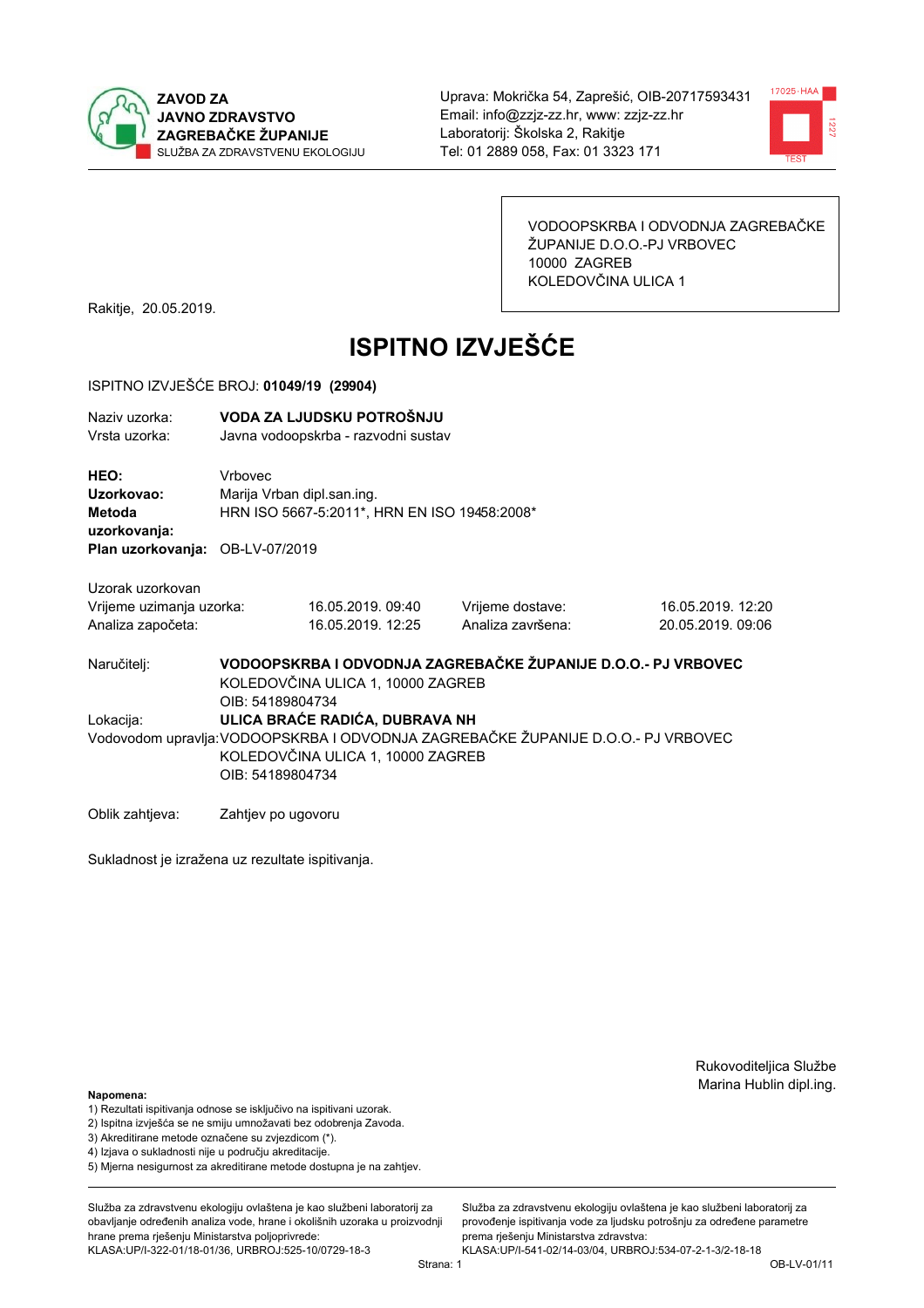### **REZULTATI ISPITIVANJA:**

Ispitno izviešće rezultat je elektroničke obrade podataka te je punovažeće bez žiga i potpisa

| Pokazatelj                | <b>Metoda</b>                           | <b>MJ</b>                   | <b>Rezultatt</b> | <b>MDK**</b>  | <b>Sukladno</b> |
|---------------------------|-----------------------------------------|-----------------------------|------------------|---------------|-----------------|
| Temperatura               | Standard Methods 21st Ed.<br>2005.2550B | $^{\circ}$ C                | 13,6             | 25            | DA              |
| Slobodni rezidualni klor  | HRN EN ISO 7393-2:2018                  | mg/L Cl <sub>2</sub>        | 0,07             | 0,5           | DA              |
| Boja                      | HRN EN ISO 7887:2012                    | mg/L Pt/Co skale            | < 5              | 20            | DA              |
| Mutnoća                   | HRN EN ISO 7027-1:2016*                 | NTU jedinica                | 0,84             | 4             | DA              |
| <b>Miris</b>              | HRN EN 1622:2008                        |                             | bez              | bez           | DA              |
| <b>Okus</b>               | HRN EN 1622:2008                        |                             | bez              | bez           | DA              |
| pH                        | HRN EN ISO 10523:2012*                  | pH jedinica                 | 7,7              | $6, 5 - 9, 5$ | DA              |
| Temp.pri određivanju pH   |                                         | $\overline{C}$              | 14,7             |               |                 |
| Elektrovodljivost         | HRN EN 27888:2008*                      | µScm <sup>-1</sup> pri 20°C | 430              | 2.500         | DA              |
| Utrošak KMnO <sub>4</sub> | HRN EN ISO 8467:2001                    | mg/L O <sub>2</sub>         | < 0, 5           | 5             | DA              |
| Kloridi                   | HRN EN ISO 10304-1:2009*                | mg/L CI                     | 10               | 250           | DA              |
| Nitriti                   | HRN EN ISO 10304-1:2009*                | mg/L $(NO2)$                | < 0,050          | 0,5           | DA              |
| Nitrati                   | HRN EN ISO 10304-1:2009*                | mg/L (NO <sub>3</sub> )     | 4,3              | 50            | DA              |
| Amonij                    | HRN ISO 7150-1:1998*                    | mg/L (NH                    | < 0,05           | 0,5           | DA              |

trezultat izražen kao manje od (<) odnosi se na granicu kvantifikacije

\*\*maksimalno dozvoljena koncentracija

#### Izjava o sukladnosti

Prema ispitanim parametrima uzorak vode JE SUKLADAN zahtievima članka 5. Zakona o vodi za ljudsku potrošnju (NN 56/2013, 64/2015, 104/2017, 115/2018) i priloga I Pravilnika o parametrima sukladnosti, metodama analize, monitoringu i planovima sigurnosti vode za ljudsku potrošnju te načinu vođenja registra pravnih osoba koje obavljaju djelatnost javne vodoopskrbe (NN 125/2017).

> Zamjena voditelja Odsjeka Marina Hublin dipl.ing.

## Odsjek za mikrobiološka ispitivanja voda

### **REZULTATI ISPITIVANJA:**

Ispitno izvješće rezultat je elektroničke obrade podataka te je punovažeće bez žiga i potpisa

| Pokazatelj             | <b>Metoda</b>           | <b>MJ</b>   | <b>Rezultat</b> | $MDK**$ | <b>Sukladno</b> |
|------------------------|-------------------------|-------------|-----------------|---------|-----------------|
| Ukupni koliformi       | HRN EN ISO 9308-1:2014* | broj/100 mL |                 | 0       | DA              |
| Escherichia coli       | HRN EN ISO 9308-1:2014* | broj/100 mL |                 | 0       | DA              |
| Enterokoki             | HRN EN ISO 7899-2:2000* | broj/100 mL |                 | 0       | DA              |
| Pseudomonas aeruginosa | HRN EN ISO 16266:2008*  | broj/100 mL | < 1             | 0       | DA              |
| Aerobne bakt -36 C/48h | HRN EN ISO 6222:2000*   | broj/1 mL   |                 | 100     | DA              |
| Aerobne bakt -22°C/72h | HRN EN ISO 6222:2000*   | broj/1 mL   |                 | 100     | DA              |

\*\*maksimalno dozvoljena koncentracija

#### Izjava o sukladnosti

Prema ispitanim parametrima uzorak vode JE SUKLADAN zahtjevima članka 5. Zakona o vodi za ljudsku potrošnju (NN 56/2013, 64/2015, 104/2017, 115/2018) i priloga I Pravilnika o parametrima sukladnosti, metodama analize, monitoringu i planovima sigurnosti vode za ljudsku potrošnju te načinu vođenja registra pravnih osoba koje obavljaju djelatnost javne vodoopskrbe (NN 125/2017).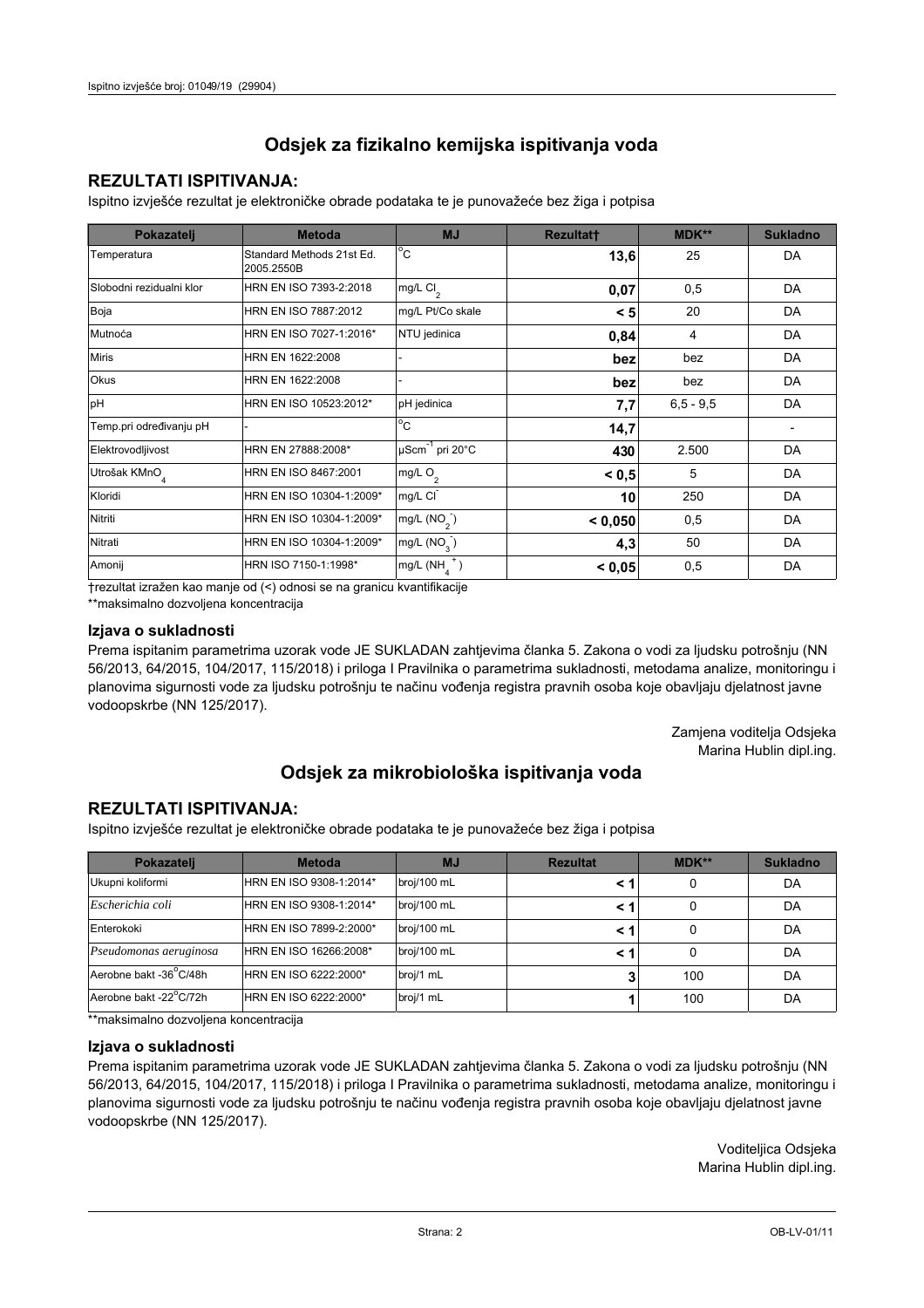



VODOOPSKRBA I ODVODNJA ZAGREBAČKE ŽUPANIJE D.O.O.-PJ VRBOVEC 10000 ZAGREB KOLEDOVČINA ULICA 1

Rakitje, 20.05.2019.

# **ISPITNO IZVJEŠĆE**

#### ISPITNO IZVJEŠĆE BROJ: 01048/19 (29903)

| Naziv uzorka:<br>Vrsta uzorka:                                                                                                                                             |                                              | VODA ZA LJUDSKU POTROŠNJU<br>Javna vodoopskrba - razvodni sustav |                                                               |                                        |  |
|----------------------------------------------------------------------------------------------------------------------------------------------------------------------------|----------------------------------------------|------------------------------------------------------------------|---------------------------------------------------------------|----------------------------------------|--|
| HEO:<br>Uzorkovao:<br>Metoda<br>uzorkovanja:<br>Plan uzorkovanja: OB-LV-07/2019                                                                                            | <b>Vrhovec</b><br>Marija Vrban dipl.san.ing. | HRN ISO 5667-5:2011*, HRN EN ISO 19458:2008*                     |                                                               |                                        |  |
| Uzorak uzorkovan<br>Vrijeme uzimanja uzorka:<br>Analiza započeta:                                                                                                          |                                              | 16.05.2019.09:25<br>16.05.2019. 12:24                            | Vrijeme dostave:<br>Analiza završena:                         | 16.05.2019. 12:20<br>20.05.2019, 09:06 |  |
| Naručitelj:                                                                                                                                                                | OIB: 54189804734                             | KOLEDOVČINA ULICA 1, 10000 ZAGREB                                | VODOOPSKRBA I ODVODNJA ZAGREBAČKE ŽUPANIJE D.O.O.- PJ VRBOVEC |                                        |  |
| Lokacija:<br><b>KONAK NH</b><br>Vodovodom upravlja: VODOOPSKRBA I ODVODNJA ZAGREBAČKE ŽUPANIJE D.O.O.- PJ VRBOVEC<br>KOLEDOVČINA ULICA 1, 10000 ZAGREB<br>OIB: 54189804734 |                                              |                                                                  |                                                               |                                        |  |
| Oblik zahtjeva:                                                                                                                                                            | Zahtjev po ugovoru                           |                                                                  |                                                               |                                        |  |

Sukladnost je izražena uz rezultate ispitivanja.

Rukovoditeljica Službe Marina Hublin dipl.ing.

#### Napomena:

- 1) Rezultati ispitivanja odnose se isključivo na ispitivani uzorak.
- 2) Ispitna izvješća se ne smiju umnožavati bez odobrenja Zavoda.
- 3) Akreditirane metode označene su zvjezdicom (\*).
- 4) Iziava o sukladnosti nije u području akreditacije.
- 5) Mjerna nesigurnost za akreditirane metode dostupna je na zahtjev.

Služba za zdravstvenu ekologiju ovlaštena je kao službeni laboratorij za obavlianie određenih analiza vode, hrane i okolišnih uzoraka u proizvodniji hrane prema rješenju Ministarstva poljoprivrede: KLASA:UP/I-322-01/18-01/36, URBROJ:525-10/0729-18-3

Služba za zdravstvenu ekologiju ovlaštena je kao službeni laboratorij za provođenie ispitivania vode za liudsku potrošniu za određene parametre prema rješenju Ministarstva zdravstva: KLASA:UP/I-541-02/14-03/04, URBROJ:534-07-2-1-3/2-18-18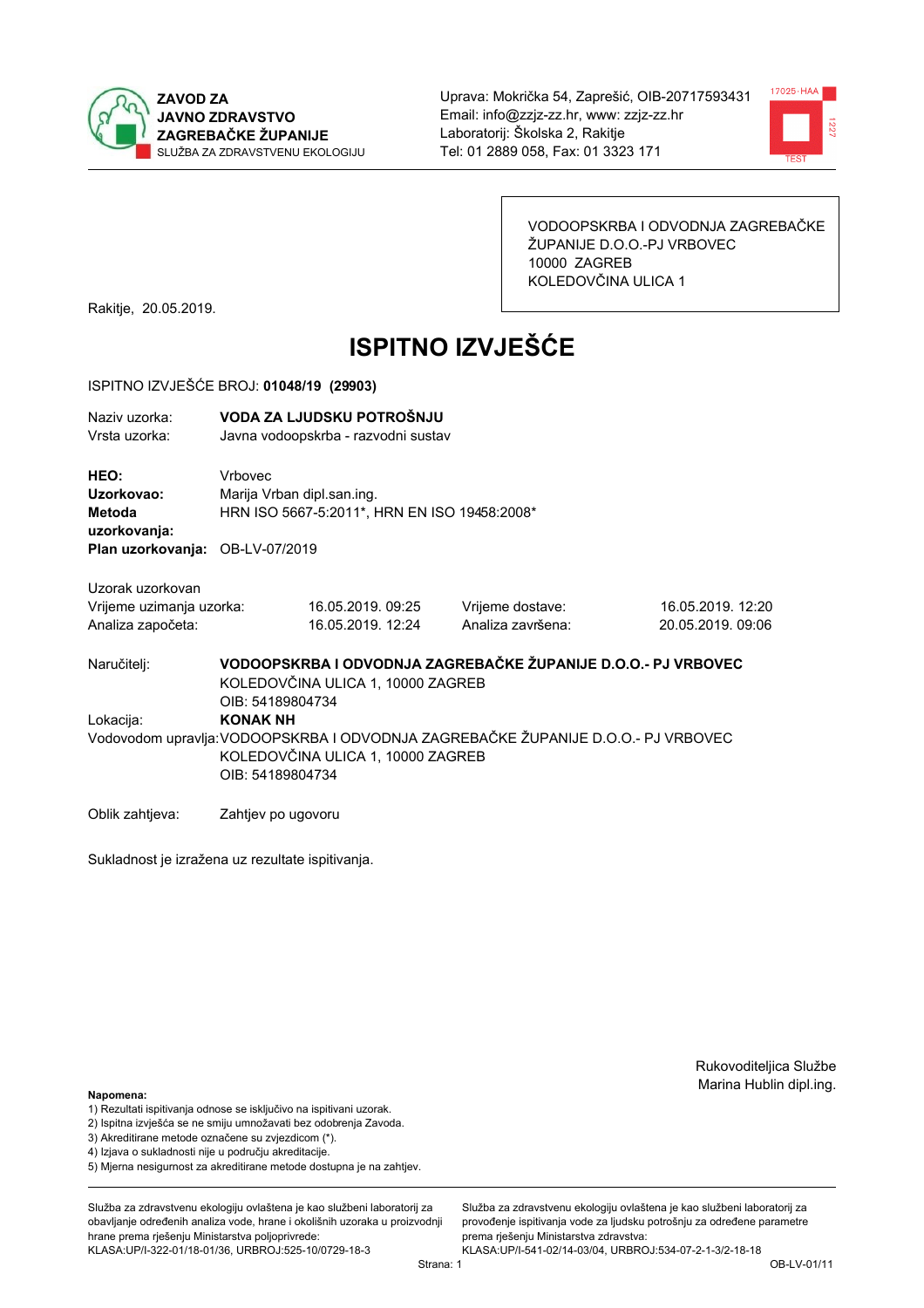## **REZULTATI ISPITIVANJA:**

Ispitno izviešće rezultat je elektroničke obrade podataka te je punovažeće bez žiga i potpisa

| Pokazatelj                | <b>Metoda</b>                           | <b>MJ</b>               | <b>Rezultatt</b> | <b>MDK**</b>  | <b>Sukladno</b> |
|---------------------------|-----------------------------------------|-------------------------|------------------|---------------|-----------------|
| Temperatura               | Standard Methods 21st Ed.<br>2005.2550B | $^{\circ}$ C            | 13,5             | 25            | DA              |
| Slobodni rezidualni klor  | HRN EN ISO 7393-2:2018                  | $mg/L$ Cl <sub>2</sub>  | 0,22             | 0,5           | DA              |
| Boja                      | HRN EN ISO 7887:2012                    | mg/L Pt/Co skale        | < 5              | 20            | DA              |
| Mutnoća                   | HRN EN ISO 7027-1:2016*                 | NTU jedinica            | 0,13             | 4             | DA              |
| <b>Miris</b>              | HRN EN 1622:2008                        |                         | bez              | bez           | DA              |
| Okus                      | HRN EN 1622:2008                        |                         | bez              | bez           | DA              |
| pH                        | HRN EN ISO 10523:2012*                  | pH jedinica             | 7,5              | $6, 5 - 9, 5$ | DA              |
| Temp.pri određivanju pH   |                                         | $^{\circ}$ C            | 15,1             |               |                 |
| Elektrovodljivost         | HRN EN 27888:2008*                      | µScm-1 pri 20°C         | 439              | 2.500         | DA              |
| Utrošak KMnO <sub>4</sub> | HRN EN ISO 8467:2001                    | mg/L O <sub>2</sub>     | 0,6              | 5             | DA              |
| Kloridi                   | HRN EN ISO 10304-1:2009*                | mg/L CI                 | 12               | 250           | DA              |
| Nitriti                   | HRN EN ISO 10304-1:2009*                | mg/L $(NO2)$            | < 0.050          | 0,5           | DA              |
| Nitrati                   | HRN EN ISO 10304-1:2009*                | mg/L (NO <sub>3</sub> ) | 4,5              | 50            | DA              |
| Amonij                    | HRN ISO 7150-1:1998*                    | mg/L (NH                | < 0,05           | 0,5           | DA              |

trezultat izražen kao manje od (<) odnosi se na granicu kvantifikacije

\*\*maksimalno dozvoljena koncentracija

#### Izjava o sukladnosti

Prema ispitanim parametrima uzorak vode JE SUKLADAN zahtievima članka 5. Zakona o vodi za ljudsku potrošnju (NN 56/2013, 64/2015, 104/2017, 115/2018) i priloga I Pravilnika o parametrima sukladnosti, metodama analize, monitoringu i planovima sigurnosti vode za ljudsku potrošnju te načinu vođenja registra pravnih osoba koje obavljaju djelatnost javne vodoopskrbe (NN 125/2017).

> Zamjena voditelja Odsjeka Marina Hublin dipl.ing.

## Odsjek za mikrobiološka ispitivanja voda

## **REZULTATI ISPITIVANJA:**

Ispitno izvješće rezultat je elektroničke obrade podataka te je punovažeće bez žiga i potpisa

| Pokazatelj             | <b>Metoda</b>           | <b>MJ</b>   | <b>Rezultat</b> | $MDK**$ | <b>Sukladno</b> |
|------------------------|-------------------------|-------------|-----------------|---------|-----------------|
| Ukupni koliformi       | HRN EN ISO 9308-1:2014* | broj/100 mL |                 | 0       | DA              |
| Escherichia coli       | HRN EN ISO 9308-1:2014* | broj/100 mL |                 | 0       | DA              |
| Enterokoki             | HRN EN ISO 7899-2:2000* | broj/100 mL |                 | 0       | DA              |
| Pseudomonas aeruginosa | HRN EN ISO 16266:2008*  | broj/100 mL | < 1             | 0       | DA              |
| Aerobne bakt -36 C/48h | HRN EN ISO 6222:2000*   | broj/1 mL   |                 | 100     | DA              |
| Aerobne bakt -22°C/72h | HRN EN ISO 6222:2000*   | broj/1 mL   |                 | 100     | DA              |

\*\*maksimalno dozvoljena koncentracija

#### Izjava o sukladnosti

Prema ispitanim parametrima uzorak vode JE SUKLADAN zahtjevima članka 5. Zakona o vodi za ljudsku potrošnju (NN 56/2013, 64/2015, 104/2017, 115/2018) i priloga I Pravilnika o parametrima sukladnosti, metodama analize, monitoringu i planovima sigurnosti vode za ljudsku potrošnju te načinu vođenja registra pravnih osoba koje obavljaju djelatnost javne vodoopskrbe (NN 125/2017).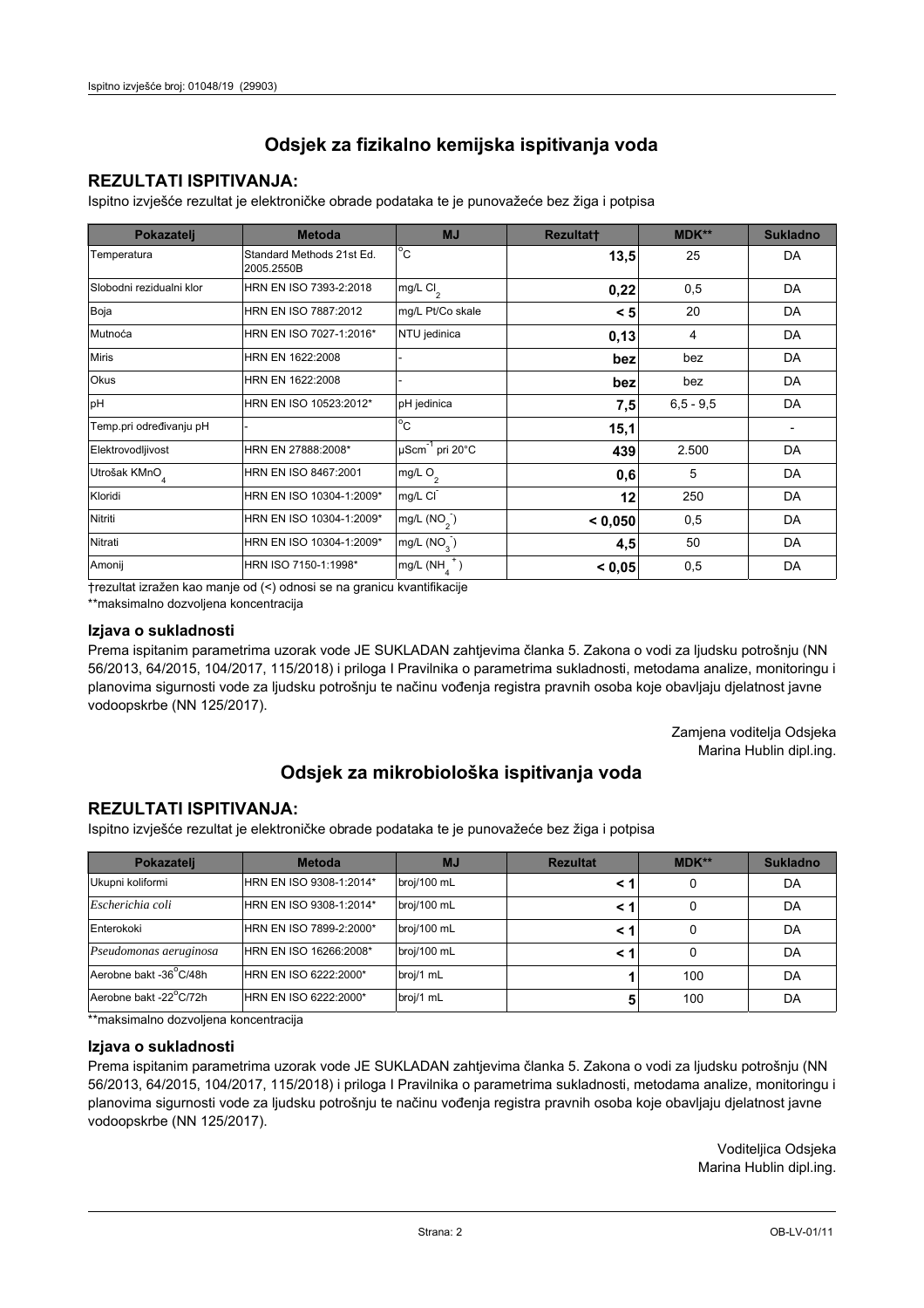



VODOOPSKRBA I ODVODNJA ZAGREBAČKE ŽUPANIJE D.O.O.-PJ VRBOVEC 10000 ZAGREB KOLEDOVČINA ULICA 1

Rakitje, 20.05.2019.

# **ISPITNO IZVJEŠĆE**

#### ISPITNO IZVJEŠĆE BROJ: 01047/19 (29902)

| Naziv uzorka:<br>Vrsta uzorka:                                                                                                                                                                |                                                                                              | VODA ZA LJUDSKU POTROŠNJU<br>Javna vodoopskrba - razvodni sustav |                                                               |                                        |  |
|-----------------------------------------------------------------------------------------------------------------------------------------------------------------------------------------------|----------------------------------------------------------------------------------------------|------------------------------------------------------------------|---------------------------------------------------------------|----------------------------------------|--|
| HEO:<br>Uzorkovao:<br>Metoda<br>uzorkovanja:<br>Plan uzorkovanja: OB-LV-07/2019                                                                                                               | <b>Vrhovec</b><br>Marija Vrban dipl.san.ing.<br>HRN ISO 5667-5:2011*, HRN EN ISO 19458:2008* |                                                                  |                                                               |                                        |  |
| Uzorak uzorkovan<br>Vrijeme uzimanja uzorka:<br>Analiza započeta:                                                                                                                             |                                                                                              | 16.05.2019.09:15<br>16.05.2019. 12:23                            | Vrijeme dostave:<br>Analiza završena:                         | 16.05.2019. 12:20<br>20.05.2019, 09:06 |  |
| Naručitelj:                                                                                                                                                                                   | OIB: 54189804734                                                                             | KOLEDOVČINA ULICA 1, 10000 ZAGREB                                | VODOOPSKRBA I ODVODNJA ZAGREBAČKE ŽUPANIJE D.O.O.- PJ VRBOVEC |                                        |  |
| <b>VRBOVEC, TOMISLAVOVA UL. NH</b><br>Lokacija:<br>Vodovodom upravlja: VODOOPSKRBA I ODVODNJA ZAGREBAČKE ŽUPANIJE D.O.O.- PJ VRBOVEC<br>KOLEDOVČINA ULICA 1, 10000 ZAGREB<br>OIB: 54189804734 |                                                                                              |                                                                  |                                                               |                                        |  |
| Oblik zahtjeva:                                                                                                                                                                               | Zahtjev po ugovoru                                                                           |                                                                  |                                                               |                                        |  |

Sukladnost je izražena uz rezultate ispitivanja.

Rukovoditeljica Službe Marina Hublin dipl.ing.

#### Napomena:

- 1) Rezultati ispitivanja odnose se isključivo na ispitivani uzorak.
- 2) Ispitna izvješća se ne smiju umnožavati bez odobrenja Zavoda.
- 3) Akreditirane metode označene su zvjezdicom (\*).
- 4) Iziava o sukladnosti nije u području akreditacije.
- 5) Mjerna nesigurnost za akreditirane metode dostupna je na zahtjev.

Služba za zdravstvenu ekologiju ovlaštena je kao službeni laboratorij za obavlianie određenih analiza vode, hrane i okolišnih uzoraka u proizvodniji hrane prema rješenju Ministarstva poljoprivrede: KLASA:UP/I-322-01/18-01/36, URBROJ:525-10/0729-18-3

Služba za zdravstvenu ekologiju ovlaštena je kao službeni laboratorij za provođenie ispitivania vode za liudsku potrošniu za određene parametre prema rješenju Ministarstva zdravstva: KLASA:UP/I-541-02/14-03/04, URBROJ:534-07-2-1-3/2-18-18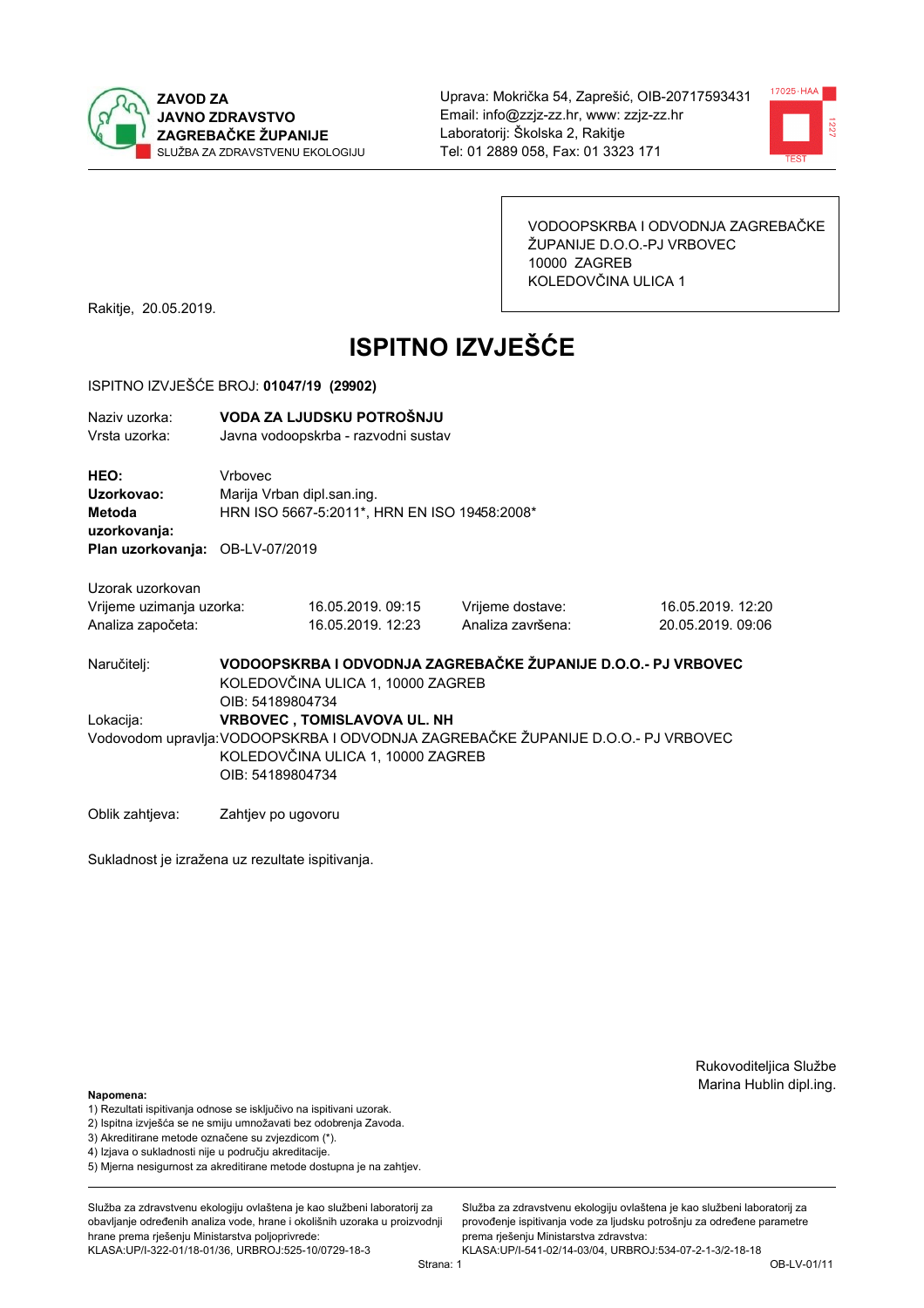## **REZULTATI ISPITIVANJA:**

Ispitno izviešće rezultat je elektroničke obrade podataka te je punovažeće bez žiga i potpisa

| Pokazatelj                | <b>Metoda</b>                           | <b>MJ</b>                   | <b>Rezultatt</b> | <b>MDK**</b>  | <b>Sukladno</b> |
|---------------------------|-----------------------------------------|-----------------------------|------------------|---------------|-----------------|
| Temperatura               | Standard Methods 21st Ed.<br>2005.2550B | $^{\circ}$ C                | 14,7             | 25            | DA              |
| Slobodni rezidualni klor  | HRN EN ISO 7393-2:2018                  | mg/L Cl <sub>2</sub>        | 0,28             | 0,5           | DA              |
| Boja                      | HRN EN ISO 7887:2012                    | mg/L Pt/Co skale            | < 5              | 20            | DA              |
| Mutnoća                   | HRN EN ISO 7027-1:2016*                 | NTU jedinica                | 1,4              | 4             | DA              |
| <b>Miris</b>              | HRN EN 1622:2008                        |                             | bez              | bez           | DA              |
| <b>Okus</b>               | HRN EN 1622:2008                        |                             | bez              | bez           | DA              |
| pH                        | HRN EN ISO 10523:2012*                  | pH jedinica                 | 7,5              | $6, 5 - 9, 5$ | DA              |
| Temp.pri određivanju pH   |                                         | $\overline{C}$              | 14,6             |               |                 |
| Elektrovodljivost         | HRN EN 27888:2008*                      | µScm <sup>-1</sup> pri 20°C | 643              | 2.500         | DA              |
| Utrošak KMnO <sub>4</sub> | HRN EN ISO 8467:2001                    | mg/L O <sub>2</sub>         | 0,9              | 5             | DA              |
| Kloridi                   | HRN EN ISO 10304-1:2009*                | mg/L CI                     | 13               | 250           | DA              |
| Nitriti                   | HRN EN ISO 10304-1:2009*                | mg/L $(NO2)$                | < 0,050          | 0,5           | DA              |
| Nitrati                   | HRN EN ISO 10304-1:2009*                | mg/L (NO <sub>3</sub> )     | 5,8              | 50            | DA              |
| Amonij                    | HRN ISO 7150-1:1998*                    | mg/L (NH                    | 0,36             | 0,5           | DA              |

trezultat izražen kao manje od (<) odnosi se na granicu kvantifikacije

\*\*maksimalno dozvoljena koncentracija

#### Izjava o sukladnosti

Prema ispitanim parametrima uzorak vode JE SUKLADAN zahtievima članka 5. Zakona o vodi za ljudsku potrošnju (NN 56/2013, 64/2015, 104/2017, 115/2018) i priloga I Pravilnika o parametrima sukladnosti, metodama analize, monitoringu i planovima sigurnosti vode za ljudsku potrošnju te načinu vođenja registra pravnih osoba koje obavljaju djelatnost javne vodoopskrbe (NN 125/2017).

> Zamjena voditelja Odsjeka Marina Hublin dipl.ing.

## Odsjek za mikrobiološka ispitivanja voda

## **REZULTATI ISPITIVANJA:**

Ispitno izvješće rezultat je elektroničke obrade podataka te je punovažeće bez žiga i potpisa

| Pokazatelj             | <b>Metoda</b>           | <b>MJ</b>   | <b>Rezultat</b> | $MDK**$ | <b>Sukladno</b> |
|------------------------|-------------------------|-------------|-----------------|---------|-----------------|
| Ukupni koliformi       | HRN EN ISO 9308-1:2014* | broj/100 mL |                 | 0       | DA              |
| Escherichia coli       | HRN EN ISO 9308-1:2014* | broj/100 mL |                 | 0       | DA              |
| Enterokoki             | HRN EN ISO 7899-2:2000* | broj/100 mL |                 | 0       | DA              |
| Pseudomonas aeruginosa | HRN EN ISO 16266:2008*  | broj/100 mL | < 1             | 0       | DA              |
| Aerobne bakt -36 C/48h | HRN EN ISO 6222:2000*   | broj/1 mL   |                 | 100     | DA              |
| Aerobne bakt -22°C/72h | HRN EN ISO 6222:2000*   | broj/1 mL   |                 | 100     | DA              |

\*\*maksimalno dozvoljena koncentracija

#### Izjava o sukladnosti

Prema ispitanim parametrima uzorak vode JE SUKLADAN zahtjevima članka 5. Zakona o vodi za ljudsku potrošnju (NN 56/2013, 64/2015, 104/2017, 115/2018) i priloga I Pravilnika o parametrima sukladnosti, metodama analize, monitoringu i planovima sigurnosti vode za ljudsku potrošnju te načinu vođenja registra pravnih osoba koje obavljaju djelatnost javne vodoopskrbe (NN 125/2017).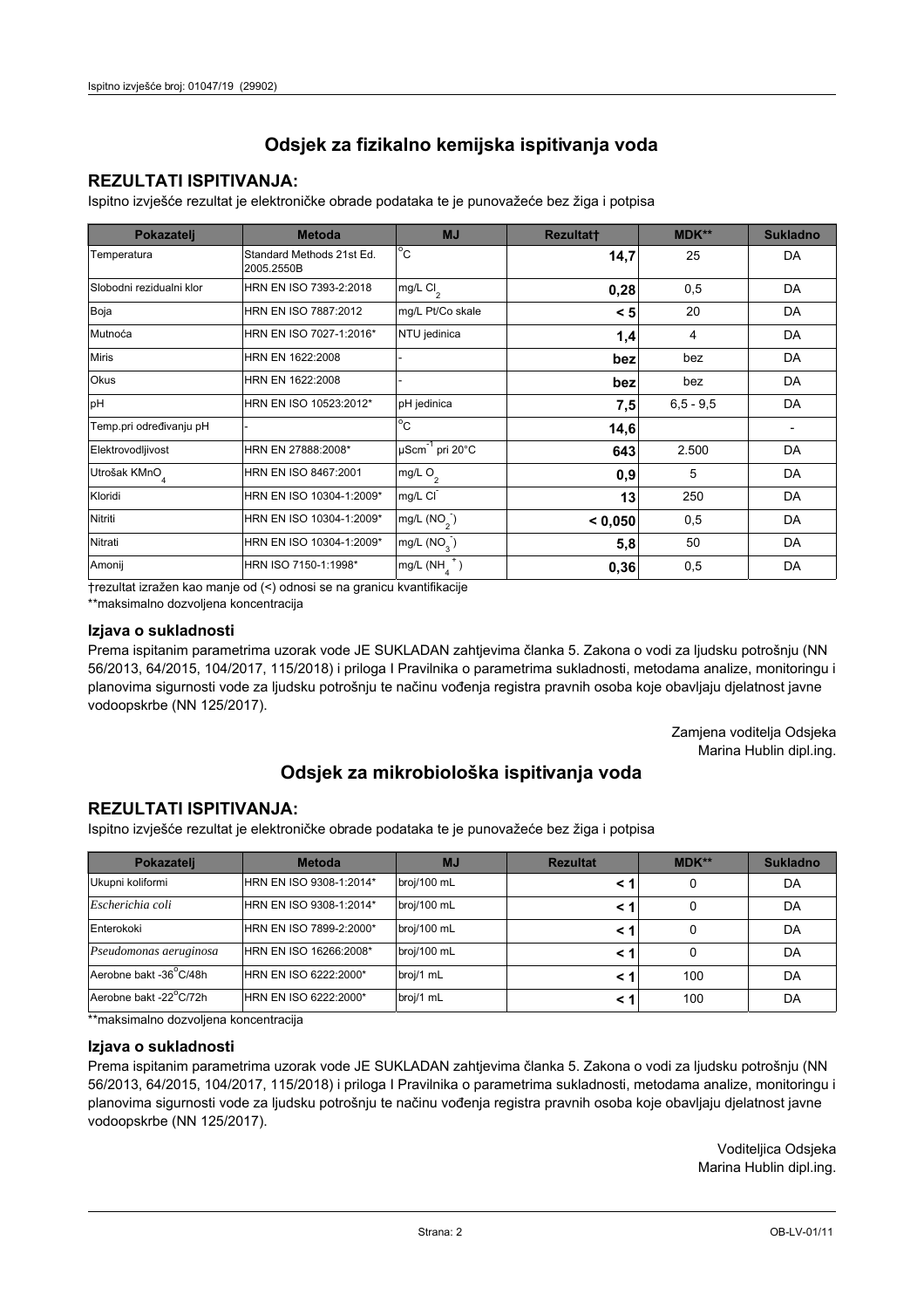



VODOOPSKRBA I ODVODNJA ZAGREBAČKE ŽUPANIJE D.O.O.-PJ VRBOVEC 10000 ZAGREB KOLEDOVČINA ULICA 1

Rakitje, 20.05.2019.

# **ISPITNO IZVJEŠĆE**

#### ISPITNO IZVJEŠĆE BROJ: 01046/19 (29901)

| Naziv uzorka:<br>Vrsta uzorka:                                    |                                       | VODA ZA LJUDSKU POTROŠNJU<br>Javna vodoopskrba - razvodni sustav                                                                                                 |                                                               |                                        |  |  |
|-------------------------------------------------------------------|---------------------------------------|------------------------------------------------------------------------------------------------------------------------------------------------------------------|---------------------------------------------------------------|----------------------------------------|--|--|
| HEO:<br>Uzorkovao:<br>Metoda<br>uzorkovanja:                      | Vrbovec<br>Marija Vrban dipl.san.ing. | HRN ISO 5667-5:2011*, HRN EN ISO 19458:2008*                                                                                                                     |                                                               |                                        |  |  |
| Plan uzorkovanja: OB-LV-07/2019                                   |                                       |                                                                                                                                                                  |                                                               |                                        |  |  |
| Uzorak uzorkovan<br>Vrijeme uzimanja uzorka:<br>Analiza započeta: |                                       | 16.05.2019.09:00<br>16.05.2019. 12:22                                                                                                                            | Vrijeme dostave:<br>Analiza završena:                         | 16.05.2019. 12:20<br>20.05.2019, 09:05 |  |  |
| Naručitelj:                                                       | OIB: 54189804734                      | KOLEDOVČINA ULICA 1, 10000 ZAGREB                                                                                                                                | VODOOPSKRBA I ODVODNJA ZAGREBAČKE ŽUPANIJE D.O.O.- PJ VRBOVEC |                                        |  |  |
| Lokacija:                                                         |                                       | PIK, 1. SVIBNJA NH<br>Vodovodom upravlja: VODOOPSKRBA I ODVODNJA ZAGREBAČKE ŽUPANIJE D.O.O.- PJ VRBOVEC<br>KOLEDOVČINA ULICA 1, 10000 ZAGREB<br>OIB: 54189804734 |                                                               |                                        |  |  |
| Oblik zahtjeva:                                                   | Zahtjev po ugovoru                    |                                                                                                                                                                  |                                                               |                                        |  |  |

Sukladnost je izražena uz rezultate ispitivanja.

Rukovoditeljica Službe Marina Hublin dipl.ing.

#### Napomena:

- 1) Rezultati ispitivanja odnose se isključivo na ispitivani uzorak.
- 2) Ispitna izvješća se ne smiju umnožavati bez odobrenja Zavoda.
- 3) Akreditirane metode označene su zvjezdicom (\*).
- 4) Iziava o sukladnosti nije u području akreditacije.
- 5) Mjerna nesigurnost za akreditirane metode dostupna je na zahtjev.

Služba za zdravstvenu ekologiju ovlaštena je kao službeni laboratorij za obavlianie određenih analiza vode, hrane i okolišnih uzoraka u proizvodniji hrane prema rješenju Ministarstva poljoprivrede: KLASA:UP/I-322-01/18-01/36, URBROJ:525-10/0729-18-3

Služba za zdravstvenu ekologiju ovlaštena je kao službeni laboratorij za provođenie ispitivania vode za liudsku potrošniu za određene parametre prema rješenju Ministarstva zdravstva: KLASA:UP/I-541-02/14-03/04, URBROJ:534-07-2-1-3/2-18-18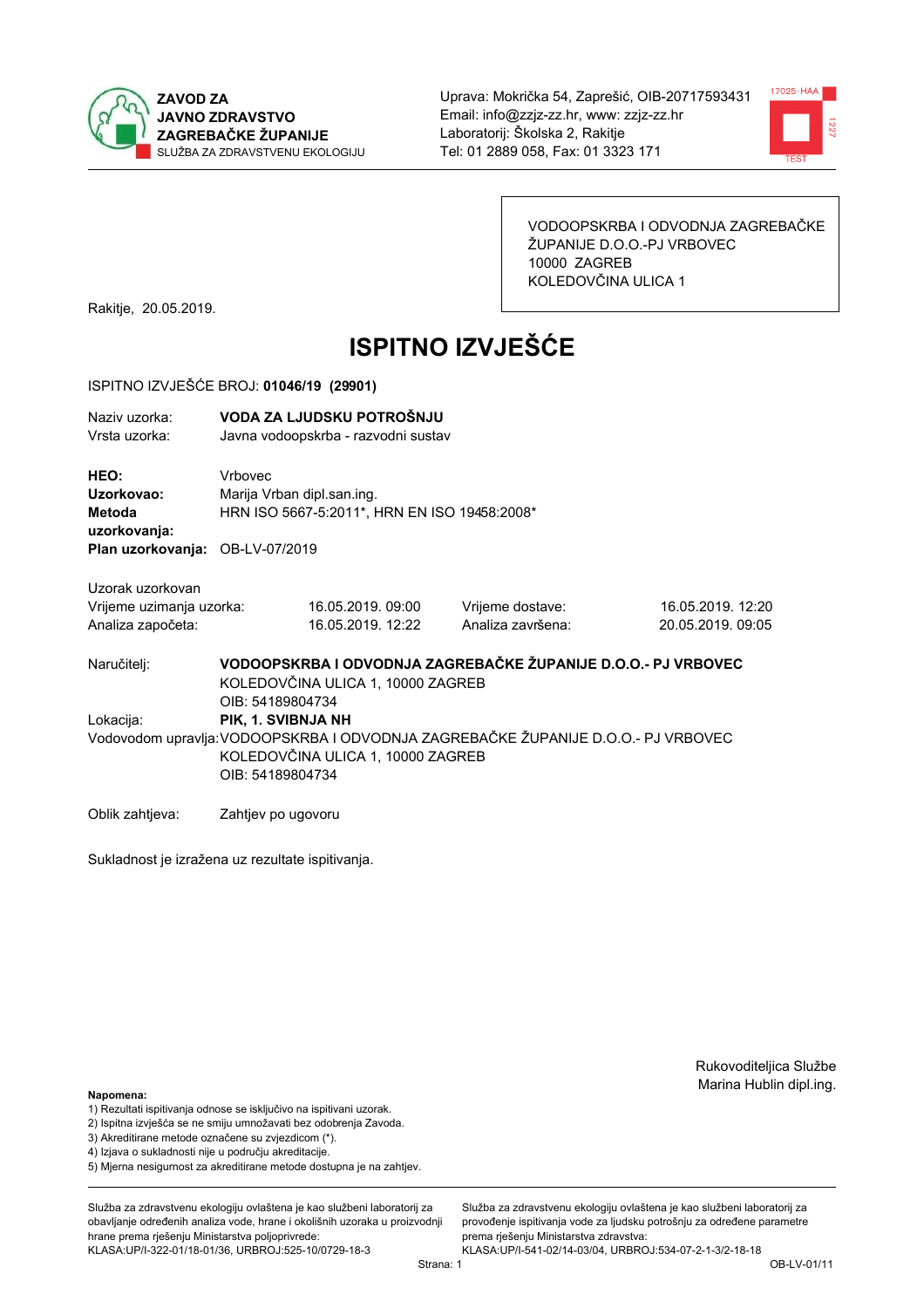## **REZULTATI ISPITIVANJA:**

Ispitno izviešće rezultat je elektroničke obrade podataka te je punovažeće bez žiga i potpisa

| Pokazatelj                | <b>Metoda</b>                           | <b>MJ</b>               | <b>Rezultatt</b> | <b>MDK**</b>  | <b>Sukladno</b> |
|---------------------------|-----------------------------------------|-------------------------|------------------|---------------|-----------------|
| Temperatura               | Standard Methods 21st Ed.<br>2005.2550B | $^{\circ}$ C            | 14,9             | 25            | DA              |
| Slobodni rezidualni klor  | HRN EN ISO 7393-2:2018                  | $mg/L$ Cl <sub>2</sub>  | 0,15             | 0,5           | DA              |
| Boja                      | HRN EN ISO 7887:2012                    | mg/L Pt/Co skale        | < 5              | 20            | DA              |
| Mutnoća                   | HRN EN ISO 7027-1:2016*                 | NTU jedinica            | 1,5              | 4             | DA              |
| <b>Miris</b>              | HRN EN 1622:2008                        |                         | bez              | bez           | DA              |
| Okus                      | HRN EN 1622:2008                        |                         | bez              | bez           | DA              |
| pH                        | HRN EN ISO 10523:2012*                  | pH jedinica             | 7,5              | $6, 5 - 9, 5$ | DA              |
| Temp.pri određivanju pH   |                                         | $^{\circ}$ C            | 14,6             |               |                 |
| Elektrovodljivost         | HRN EN 27888:2008*                      | µScm-1 pri 20°C         | 642              | 2.500         | DA              |
| Utrošak KMnO <sub>4</sub> | HRN EN ISO 8467:2001                    | mg/L $O2$               | 0,8              | 5             | DA              |
| Kloridi                   | HRN EN ISO 10304-1:2009*                | mg/L CI                 | 13               | 250           | DA              |
| Nitriti                   | HRN EN ISO 10304-1:2009*                | mg/L $(NO2)$            | < 0.050          | 0,5           | DA              |
| Nitrati                   | HRN EN ISO 10304-1:2009*                | mg/L (NO <sub>3</sub> ) | 5,7              | 50            | DA              |
| Amonij                    | HRN ISO 7150-1:1998*                    | mg/L (NH                | 0,45             | 0,5           | DA              |

trezultat izražen kao manje od (<) odnosi se na granicu kvantifikacije

\*\*maksimalno dozvoljena koncentracija

#### Izjava o sukladnosti

Prema ispitanim parametrima uzorak vode JE SUKLADAN zahtievima članka 5. Zakona o vodi za ljudsku potrošnju (NN 56/2013, 64/2015, 104/2017, 115/2018) i priloga I Pravilnika o parametrima sukladnosti, metodama analize, monitoringu i planovima sigurnosti vode za ljudsku potrošnju te načinu vođenja registra pravnih osoba koje obavljaju djelatnost javne vodoopskrbe (NN 125/2017).

> Zamjena voditelja Odsjeka Marina Hublin dipl.ing.

## Odsjek za mikrobiološka ispitivanja voda

## **REZULTATI ISPITIVANJA:**

Ispitno izvješće rezultat je elektroničke obrade podataka te je punovažeće bez žiga i potpisa

| Pokazatelj             | <b>Metoda</b>           | <b>MJ</b>   | <b>Rezultat</b> | $MDK**$ | <b>Sukladno</b> |
|------------------------|-------------------------|-------------|-----------------|---------|-----------------|
| Ukupni koliformi       | HRN EN ISO 9308-1:2014* | broj/100 mL |                 | 0       | DA              |
| Escherichia coli       | HRN EN ISO 9308-1:2014* | broj/100 mL |                 | 0       | DA              |
| Enterokoki             | HRN EN ISO 7899-2:2000* | broj/100 mL |                 | 0       | DA              |
| Pseudomonas aeruginosa | HRN EN ISO 16266:2008*  | broj/100 mL | < 1             | 0       | DA              |
| Aerobne bakt -36 C/48h | HRN EN ISO 6222:2000*   | broj/1 mL   |                 | 100     | DA              |
| Aerobne bakt -22°C/72h | HRN EN ISO 6222:2000*   | broj/1 mL   |                 | 100     | DA              |

\*\*maksimalno dozvoljena koncentracija

#### Izjava o sukladnosti

Prema ispitanim parametrima uzorak vode JE SUKLADAN zahtjevima članka 5. Zakona o vodi za ljudsku potrošnju (NN 56/2013, 64/2015, 104/2017, 115/2018) i priloga I Pravilnika o parametrima sukladnosti, metodama analize, monitoringu i planovima sigurnosti vode za ljudsku potrošnju te načinu vođenja registra pravnih osoba koje obavljaju djelatnost javne vodoopskrbe (NN 125/2017).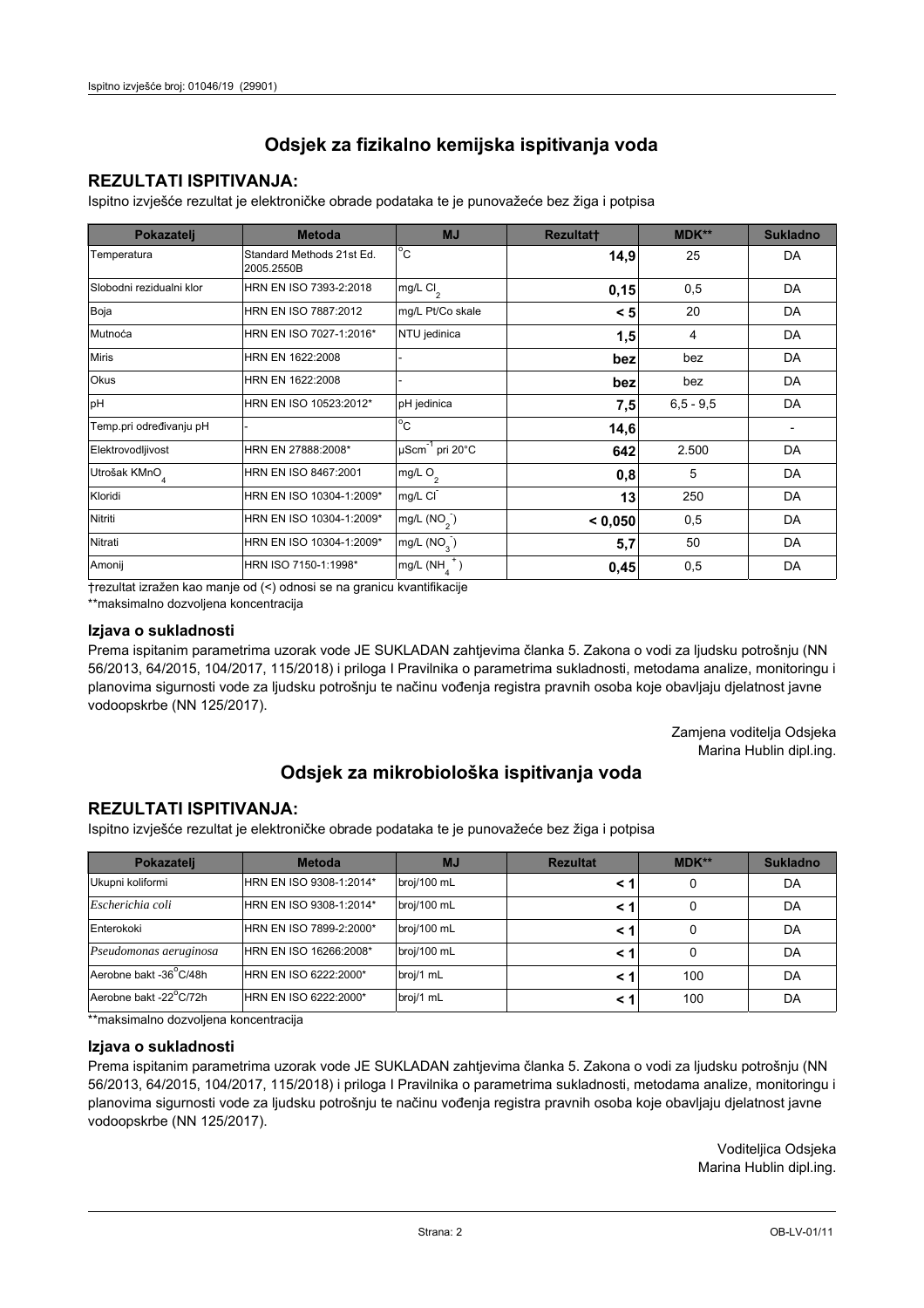



VODOOPSKRBA I ODVODNJA ZAGREBAČKE ŽUPANIJE D.O.O.-PJ VRBOVEC 10000 ZAGREB KOLEDOVČINA ULICA 1

Rakitje, 20.05.2019.

# **ISPITNO IZVJEŠĆE**

#### ISPITNO IZVJEŠĆE BROJ: 01045/19 (29900)

| Naziv uzorka:<br>Vrsta uzorka:                                    |                    | VODA ZA LJUDSKU POTROŠNJU<br>Javna vodoopskrba - razvodni sustav                                                                                                                      |                                                               |                                        |  |  |  |
|-------------------------------------------------------------------|--------------------|---------------------------------------------------------------------------------------------------------------------------------------------------------------------------------------|---------------------------------------------------------------|----------------------------------------|--|--|--|
| HEO:<br>Uzorkovao:<br><b>Metoda</b><br>uzorkovanja:               | Vrbovec            | Marija Vrban dipl.san.ing.<br>HRN ISO 5667-5:2011*, HRN EN ISO 19458:2008*                                                                                                            |                                                               |                                        |  |  |  |
| Plan uzorkovanja: OB-LV-07/2019                                   |                    |                                                                                                                                                                                       |                                                               |                                        |  |  |  |
| Uzorak uzorkovan<br>Vrijeme uzimanja uzorka:<br>Analiza započeta: |                    | 16.05.2019.08:40<br>16.05.2019. 12:22                                                                                                                                                 | Vrijeme dostave:<br>Analiza završena:                         | 16.05.2019. 12:20<br>20.05.2019, 09:05 |  |  |  |
| Naručitelj:                                                       |                    | KOLEDOVČINA ULICA 1, 10000 ZAGREB                                                                                                                                                     | VODOOPSKRBA I ODVODNJA ZAGREBAČKE ŽUPANIJE D.O.O.- PJ VRBOVEC |                                        |  |  |  |
| Lokacija:                                                         |                    | OIB: 54189804734<br><b>NOVO SELO NH</b><br>Vodovodom upravlja: VODOOPSKRBA I ODVODNJA ZAGREBAČKE ŽUPANIJE D.O.O.- PJ VRBOVEC<br>KOLEDOVČINA ULICA 1, 10000 ZAGREB<br>OIB: 54189804734 |                                                               |                                        |  |  |  |
| Oblik zahtieva:                                                   | Zahtjev po ugovoru |                                                                                                                                                                                       |                                                               |                                        |  |  |  |

Sukladnost je izražena uz rezultate ispitivanja.

Rukovoditeljica Službe Marina Hublin dipl.ing.

#### Napomena:

- 1) Rezultati ispitivanja odnose se isključivo na ispitivani uzorak.
- 2) Ispitna izvješća se ne smiju umnožavati bez odobrenja Zavoda.
- 3) Akreditirane metode označene su zvjezdicom (\*).
- 4) Iziava o sukladnosti nije u području akreditacije.
- 5) Mjerna nesigurnost za akreditirane metode dostupna je na zahtjev.

Služba za zdravstvenu ekologiju ovlaštena je kao službeni laboratorij za obavlianie određenih analiza vode, hrane i okolišnih uzoraka u proizvodniji hrane prema rješenju Ministarstva poljoprivrede: KLASA:UP/I-322-01/18-01/36, URBROJ:525-10/0729-18-3

Služba za zdravstvenu ekologiju ovlaštena je kao službeni laboratorij za provođenie ispitivania vode za liudsku potrošniu za određene parametre prema rješenju Ministarstva zdravstva: KLASA:UP/I-541-02/14-03/04, URBROJ:534-07-2-1-3/2-18-18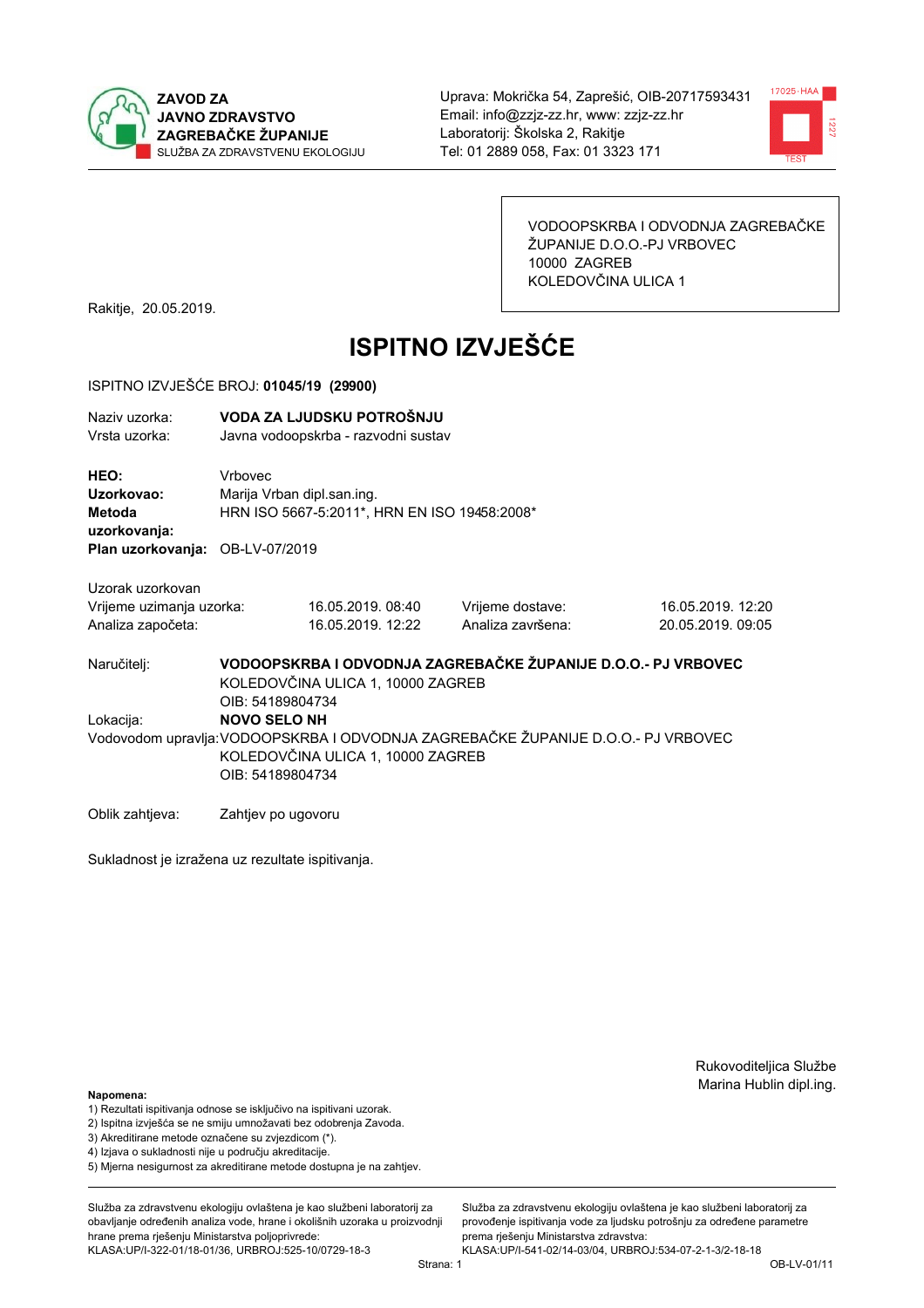### **REZULTATI ISPITIVANJA:**

Ispitno izviešće rezultat je elektroničke obrade podataka te je punovažeće bez žiga i potpisa

| Pokazatelj                | <b>Metoda</b>                           | <b>MJ</b>               | <b>Rezultatt</b> | <b>MDK**</b>  | <b>Sukladno</b> |
|---------------------------|-----------------------------------------|-------------------------|------------------|---------------|-----------------|
| Temperatura               | Standard Methods 21st Ed.<br>2005.2550B | $^{\circ}$ C            | 13,1             | 25            | DA              |
| Slobodni rezidualni klor  | HRN EN ISO 7393-2:2018                  | $mg/L$ Cl <sub>2</sub>  | 0,07             | 0,5           | DA              |
| Boja                      | HRN EN ISO 7887:2012                    | mg/L Pt/Co skale        | < 5              | 20            | DA              |
| Mutnoća                   | HRN EN ISO 7027-1:2016*                 | NTU jedinica            | 0,51             | 4             | DA              |
| <b>Miris</b>              | HRN EN 1622:2008                        |                         | bez              | bez           | DA              |
| Okus                      | HRN EN 1622:2008                        |                         | bez              | bez           | DA              |
| pH                        | HRN EN ISO 10523:2012*                  | pH jedinica             | 7,5              | $6, 5 - 9, 5$ | DA              |
| Temp.pri određivanju pH   |                                         | $^{\circ}$ C            | 13,6             |               |                 |
| Elektrovodljivost         | HRN EN 27888:2008*                      | µScm-1 pri 20°C         | 639              | 2.500         | DA              |
| Utrošak KMnO <sub>4</sub> | HRN EN ISO 8467:2001                    | mg/L O <sub>2</sub>     | 1,0              | 5             | DA              |
| Kloridi                   | HRN EN ISO 10304-1:2009*                | mg/L CI                 | 13               | 250           | DA              |
| Nitriti                   | HRN EN ISO 10304-1:2009*                | mg/L $(NO2)$            | 0,15             | 0,5           | DA              |
| Nitrati                   | HRN EN ISO 10304-1:2009*                | mg/L (NO <sub>3</sub> ) | 5,8              | 50            | DA              |
| Amonij                    | HRN ISO 7150-1:1998*                    | mg/L (NH                | 0,19             | 0,5           | DA              |

trezultat izražen kao manje od (<) odnosi se na granicu kvantifikacije

\*\*maksimalno dozvoljena koncentracija

#### Izjava o sukladnosti

Prema ispitanim parametrima uzorak vode JE SUKLADAN zahtievima članka 5. Zakona o vodi za ljudsku potrošnju (NN 56/2013, 64/2015, 104/2017, 115/2018) i priloga I Pravilnika o parametrima sukladnosti, metodama analize, monitoringu i planovima sigurnosti vode za ljudsku potrošnju te načinu vođenja registra pravnih osoba koje obavljaju djelatnost javne vodoopskrbe (NN 125/2017).

> Zamjena voditelja Odsjeka Marina Hublin dipl.ing.

## Odsjek za mikrobiološka ispitivanja voda

### **REZULTATI ISPITIVANJA:**

Ispitno izvješće rezultat je elektroničke obrade podataka te je punovažeće bez žiga i potpisa

| Pokazatelj             | <b>Metoda</b>           | <b>MJ</b>   | <b>Rezultat</b> | $MDK**$ | <b>Sukladno</b> |
|------------------------|-------------------------|-------------|-----------------|---------|-----------------|
| Ukupni koliformi       | HRN EN ISO 9308-1:2014* | broj/100 mL |                 | 0       | DA              |
| Escherichia coli       | HRN EN ISO 9308-1:2014* | broj/100 mL |                 | 0       | DA              |
| Enterokoki             | HRN EN ISO 7899-2:2000* | broj/100 mL |                 | 0       | DA              |
| Pseudomonas aeruginosa | HRN EN ISO 16266:2008*  | broj/100 mL | < 1             | 0       | DA              |
| Aerobne bakt -36 C/48h | HRN EN ISO 6222:2000*   | broj/1 mL   |                 | 100     | DA              |
| Aerobne bakt -22°C/72h | HRN EN ISO 6222:2000*   | broj/1 mL   |                 | 100     | DA              |

\*\*maksimalno dozvoljena koncentracija

#### Izjava o sukladnosti

Prema ispitanim parametrima uzorak vode JE SUKLADAN zahtjevima članka 5. Zakona o vodi za ljudsku potrošnju (NN 56/2013, 64/2015, 104/2017, 115/2018) i priloga I Pravilnika o parametrima sukladnosti, metodama analize, monitoringu i planovima sigurnosti vode za ljudsku potrošnju te načinu vođenja registra pravnih osoba koje obavljaju djelatnost javne vodoopskrbe (NN 125/2017).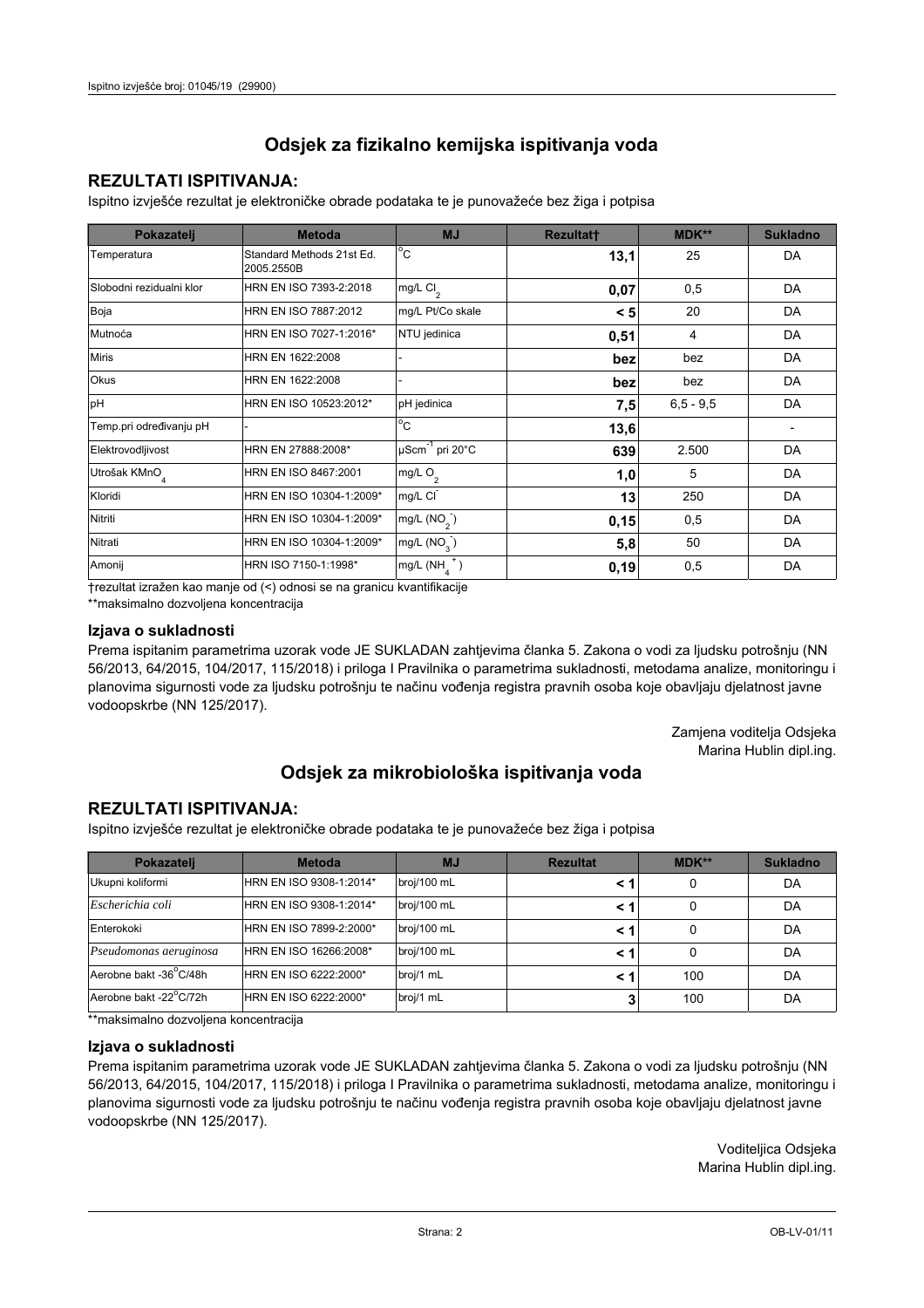



VODOOPSKRBA I ODVODNJA ZAGREBAČKE ŽUPANIJE D.O.O.-PJ VRBOVEC 10000 ZAGREB KOLEDOVČINA ULICA 1

Rakitje, 20.05.2019.

# **ISPITNO IZVJEŠĆE**

#### ISPITNO IZVJEŠĆE BROJ: 01044/19 (29899)

| Naziv uzorka:<br>Vrsta uzorka:                                    |                    | VODA ZA LJUDSKU POTROŠNJU<br>Javna vodoopskrba - razvodni sustav                                                                                                                    |                                                               |                                        |  |  |  |
|-------------------------------------------------------------------|--------------------|-------------------------------------------------------------------------------------------------------------------------------------------------------------------------------------|---------------------------------------------------------------|----------------------------------------|--|--|--|
| HEO:<br>Uzorkovao:<br><b>Metoda</b><br>uzorkovanja:               | Vrbovec            | Marija Vrban dipl.san.ing.<br>HRN ISO 5667-5:2011*, HRN EN ISO 19458:2008*                                                                                                          |                                                               |                                        |  |  |  |
| Plan uzorkovanja: OB-LV-07/2019                                   |                    |                                                                                                                                                                                     |                                                               |                                        |  |  |  |
| Uzorak uzorkovan<br>Vrijeme uzimanja uzorka:<br>Analiza započeta: |                    | 16.05.2019.08:25<br>16.05.2019. 12:21                                                                                                                                               | Vrijeme dostave:<br>Analiza završena:                         | 16.05.2019. 12:20<br>20.05.2019, 09:04 |  |  |  |
| Naručitelj:                                                       |                    | KOLEDOVČINA ULICA 1, 10000 ZAGREB                                                                                                                                                   | VODOOPSKRBA I ODVODNJA ZAGREBAČKE ŽUPANIJE D.O.O.- PJ VRBOVEC |                                        |  |  |  |
| Lokacija:                                                         |                    | OIB: 54189804734<br><b>NEGOVEC NH</b><br>Vodovodom upravlja: VODOOPSKRBA I ODVODNJA ZAGREBAČKE ŽUPANIJE D.O.O.- PJ VRBOVEC<br>KOLEDOVČINA ULICA 1, 10000 ZAGREB<br>OIB: 54189804734 |                                                               |                                        |  |  |  |
| Oblik zahtieva:                                                   | Zahtjev po ugovoru |                                                                                                                                                                                     |                                                               |                                        |  |  |  |

Sukladnost je izražena uz rezultate ispitivanja.

Rukovoditeljica Službe Marina Hublin dipl.ing.

#### Napomena:

- 1) Rezultati ispitivanja odnose se isključivo na ispitivani uzorak.
- 2) Ispitna izvješća se ne smiju umnožavati bez odobrenja Zavoda.
- 3) Akreditirane metode označene su zvjezdicom (\*).
- 4) Iziava o sukladnosti nije u području akreditacije.
- 5) Mjerna nesigurnost za akreditirane metode dostupna je na zahtjev.

Služba za zdravstvenu ekologiju ovlaštena je kao službeni laboratorij za obavlianie određenih analiza vode, hrane i okolišnih uzoraka u proizvodniji hrane prema rješenju Ministarstva poljoprivrede: KLASA:UP/I-322-01/18-01/36, URBROJ:525-10/0729-18-3

Služba za zdravstvenu ekologiju ovlaštena je kao službeni laboratorij za provođenie ispitivania vode za liudsku potrošniu za određene parametre prema rješenju Ministarstva zdravstva: KLASA:UP/I-541-02/14-03/04, URBROJ:534-07-2-1-3/2-18-18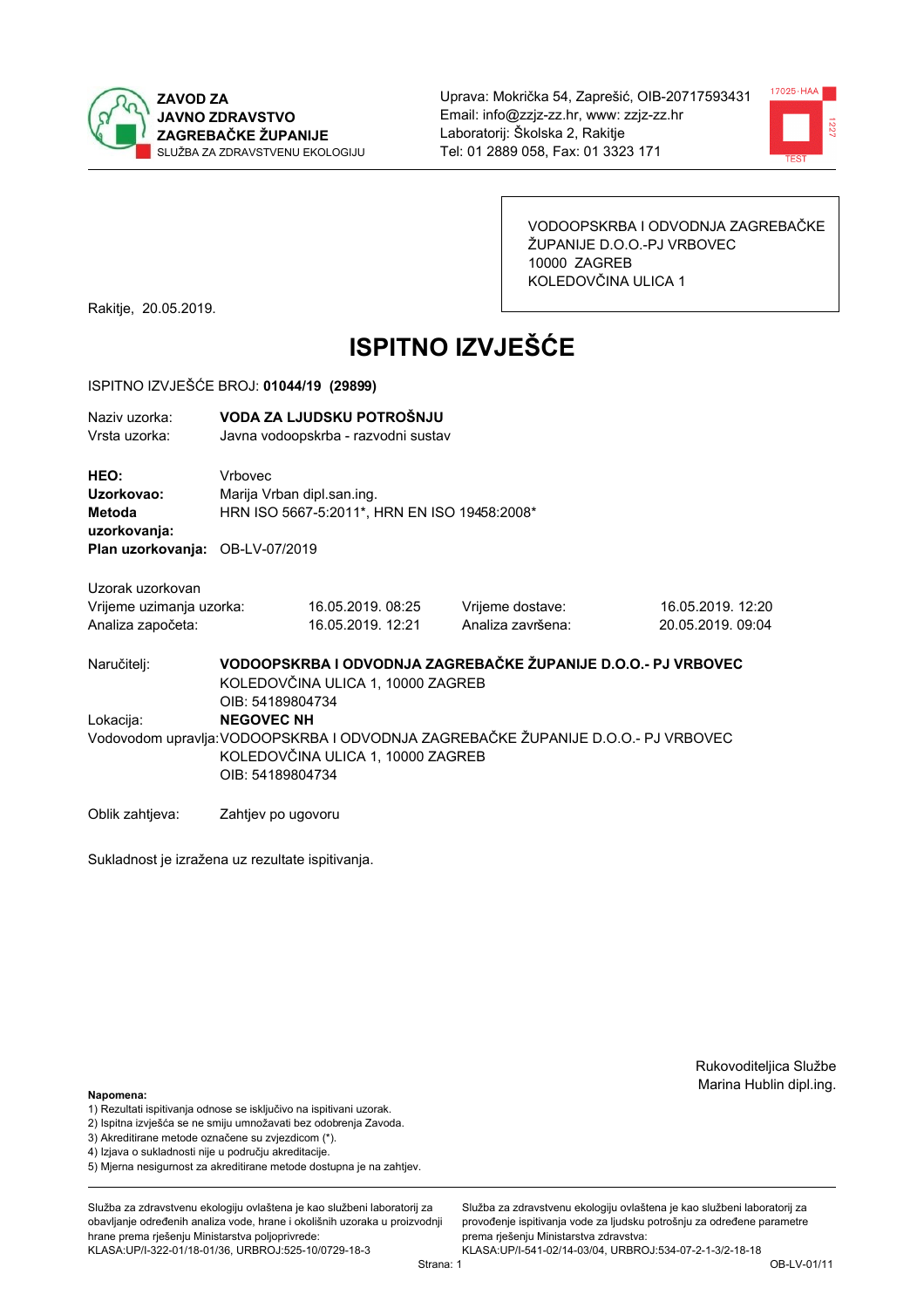## **REZULTATI ISPITIVANJA:**

Ispitno izviešće rezultat je elektroničke obrade podataka te je punovažeće bez žiga i potpisa

| Pokazatelj                | <b>Metoda</b>                           | <b>MJ</b>                   | <b>Rezultatt</b> | <b>MDK**</b>  | <b>Sukladno</b> |
|---------------------------|-----------------------------------------|-----------------------------|------------------|---------------|-----------------|
| Temperatura               | Standard Methods 21st Ed.<br>2005.2550B | $^{\circ}$ C                | 12,3             | 25            | DA              |
| Slobodni rezidualni klor  | HRN EN ISO 7393-2:2018                  | mg/L Cl <sub>2</sub>        | 0,30             | 0,5           | DA              |
| Boja                      | HRN EN ISO 7887:2012                    | mg/L Pt/Co skale            | < 5              | 20            | DA              |
| Mutnoća                   | HRN EN ISO 7027-1:2016*                 | NTU jedinica                | 0,17             | 4             | DA              |
| <b>Miris</b>              | HRN EN 1622:2008                        |                             | bez              | bez           | DA              |
| <b>Okus</b>               | HRN EN 1622:2008                        |                             | bez              | bez           | DA              |
| pH                        | HRN EN ISO 10523:2012*                  | pH jedinica                 | 7,4              | $6, 5 - 9, 5$ | DA              |
| Temp.pri određivanju pH   |                                         | $\overline{C}$              | 13,7             |               |                 |
| Elektrovodljivost         | HRN EN 27888:2008*                      | µScm <sup>-1</sup> pri 20°C | 418              | 2.500         | DA              |
| Utrošak KMnO <sub>4</sub> | HRN EN ISO 8467:2001                    | mg/L O <sub>2</sub>         | 0,5              | 5             | DA              |
| Kloridi                   | HRN EN ISO 10304-1:2009*                | mg/L CI                     | 11               | 250           | DA              |
| Nitriti                   | HRN EN ISO 10304-1:2009*                | mg/L $(NO2)$                | < 0.050          | 0,5           | DA              |
| Nitrati                   | HRN EN ISO 10304-1:2009*                | mg/L (NO <sub>3</sub> )     | 4,4              | 50            | DA              |
| Amonij                    | HRN ISO 7150-1:1998*                    | mg/L (NH                    | < 0,05           | 0,5           | DA              |

trezultat izražen kao manje od (<) odnosi se na granicu kvantifikacije

\*\*maksimalno dozvoljena koncentracija

#### Izjava o sukladnosti

Prema ispitanim parametrima uzorak vode JE SUKLADAN zahtievima članka 5. Zakona o vodi za ljudsku potrošnju (NN 56/2013, 64/2015, 104/2017, 115/2018) i priloga I Pravilnika o parametrima sukladnosti, metodama analize, monitoringu i planovima sigurnosti vode za ljudsku potrošnju te načinu vođenja registra pravnih osoba koje obavljaju djelatnost javne vodoopskrbe (NN 125/2017).

> Zamjena voditelja Odsjeka Marina Hublin dipl.ing.

## Odsjek za mikrobiološka ispitivanja voda

## **REZULTATI ISPITIVANJA:**

Ispitno izvješće rezultat je elektroničke obrade podataka te je punovažeće bez žiga i potpisa

| Pokazatelj             | <b>Metoda</b>           | <b>MJ</b>   | <b>Rezultat</b> | $MDK**$ | <b>Sukladno</b> |
|------------------------|-------------------------|-------------|-----------------|---------|-----------------|
| Ukupni koliformi       | HRN EN ISO 9308-1:2014* | broj/100 mL |                 | 0       | DA              |
| Escherichia coli       | HRN EN ISO 9308-1:2014* | broj/100 mL |                 | 0       | DA              |
| Enterokoki             | HRN EN ISO 7899-2:2000* | broj/100 mL |                 | 0       | DA              |
| Pseudomonas aeruginosa | HRN EN ISO 16266:2008*  | broj/100 mL | < 1             | 0       | DA              |
| Aerobne bakt -36 C/48h | HRN EN ISO 6222:2000*   | broj/1 mL   |                 | 100     | DA              |
| Aerobne bakt -22°C/72h | HRN EN ISO 6222:2000*   | broj/1 mL   |                 | 100     | DA              |

\*\*maksimalno dozvoljena koncentracija

#### Izjava o sukladnosti

Prema ispitanim parametrima uzorak vode JE SUKLADAN zahtjevima članka 5. Zakona o vodi za ljudsku potrošnju (NN 56/2013, 64/2015, 104/2017, 115/2018) i priloga I Pravilnika o parametrima sukladnosti, metodama analize, monitoringu i planovima sigurnosti vode za ljudsku potrošnju te načinu vođenja registra pravnih osoba koje obavljaju djelatnost javne vodoopskrbe (NN 125/2017).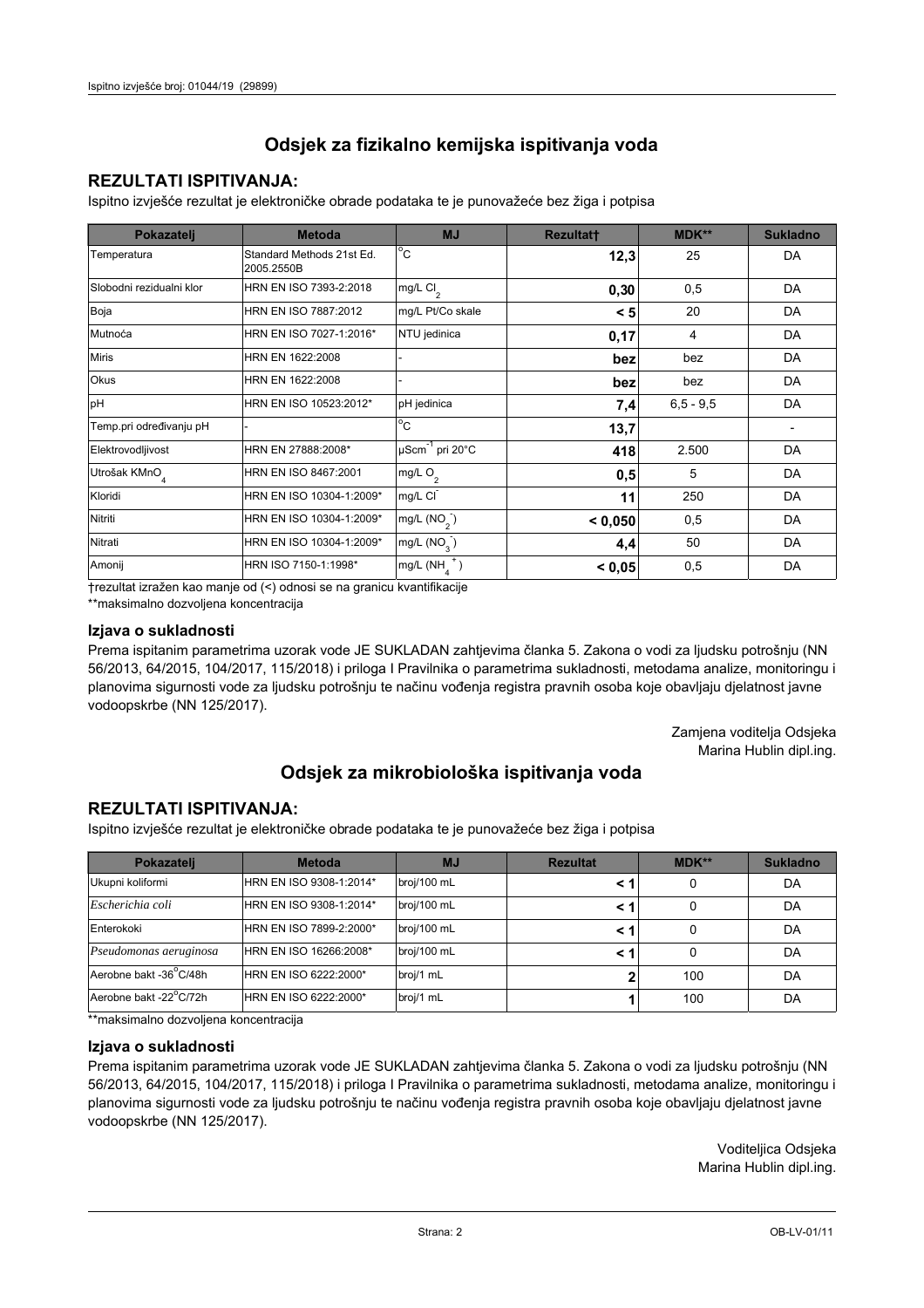



VODOOPSKRBA I ODVODNJA ZAGREBAČKE ŽUPANIJE D.O.O.-PJ VRBOVEC 10000 ZAGREB KOLEDOVČINA ULICA 1

Rakitje, 20.05.2019.

# **ISPITNO IZVJEŠĆE**

#### ISPITNO IZVJEŠĆE BROJ: 01043/19 (29898)

| Naziv uzorka:<br>Vrsta uzorka:                                    | VODA ZA LJUDSKU POTROŠNJU<br>Javna vodoopskrba - razvodni sustav                                                                                                |                                       |                                       |                                        |  |  |
|-------------------------------------------------------------------|-----------------------------------------------------------------------------------------------------------------------------------------------------------------|---------------------------------------|---------------------------------------|----------------------------------------|--|--|
| HEO:<br>Uzorkovao:<br>Metoda<br>uzorkovanja:                      | Vrbovec<br>Marija Vrban dipl.san.ing.<br>HRN ISO 5667-5:2011*, HRN EN ISO 19458:2008*                                                                           |                                       |                                       |                                        |  |  |
| Plan uzorkovanja: OB-LV-07/2019                                   |                                                                                                                                                                 |                                       |                                       |                                        |  |  |
| Uzorak uzorkovan<br>Vrijeme uzimanja uzorka:<br>Analiza započeta: |                                                                                                                                                                 | 16.05.2019.08:10<br>16.05.2019. 12:20 | Vrijeme dostave:<br>Analiza završena: | 16.05.2019. 12:20<br>20.05.2019. 09:04 |  |  |
| Naručitelj:                                                       | VODOOPSKRBA I ODVODNJA ZAGREBAČKE ŽUPANIJE D.O.O.- PJ VRBOVEC<br>KOLEDOVČINA ULICA 1, 10000 ZAGREB<br>OIB: 54189804734                                          |                                       |                                       |                                        |  |  |
| Lokacija:                                                         | <b>LONJICA NH</b><br>Vodovodom upravlja: VODOOPSKRBA I ODVODNJA ZAGREBAČKE ŽUPANIJE D.O.O.- PJ VRBOVEC<br>KOLEDOVČINA ULICA 1, 10000 ZAGREB<br>OIB: 54189804734 |                                       |                                       |                                        |  |  |
| Oblik zahtieva:                                                   | Zahtjev po ugovoru                                                                                                                                              |                                       |                                       |                                        |  |  |

Sukladnost je izražena uz rezultate ispitivanja.

Rukovoditeljica Službe Marina Hublin dipl.ing.

#### Napomena:

- 1) Rezultati ispitivanja odnose se isključivo na ispitivani uzorak.
- 2) Ispitna izvješća se ne smiju umnožavati bez odobrenja Zavoda.
- 3) Akreditirane metode označene su zvjezdicom (\*).
- 4) Iziava o sukladnosti nije u području akreditacije.
- 5) Mjerna nesigurnost za akreditirane metode dostupna je na zahtjev.

Služba za zdravstvenu ekologiju ovlaštena je kao službeni laboratorij za obavlianie određenih analiza vode, hrane i okolišnih uzoraka u proizvodniji hrane prema rješenju Ministarstva poljoprivrede: KLASA:UP/I-322-01/18-01/36, URBROJ:525-10/0729-18-3

Služba za zdravstvenu ekologiju ovlaštena je kao službeni laboratorij za provođenie ispitivania vode za liudsku potrošniu za određene parametre prema rješenju Ministarstva zdravstva: KLASA:UP/I-541-02/14-03/04, URBROJ:534-07-2-1-3/2-18-18